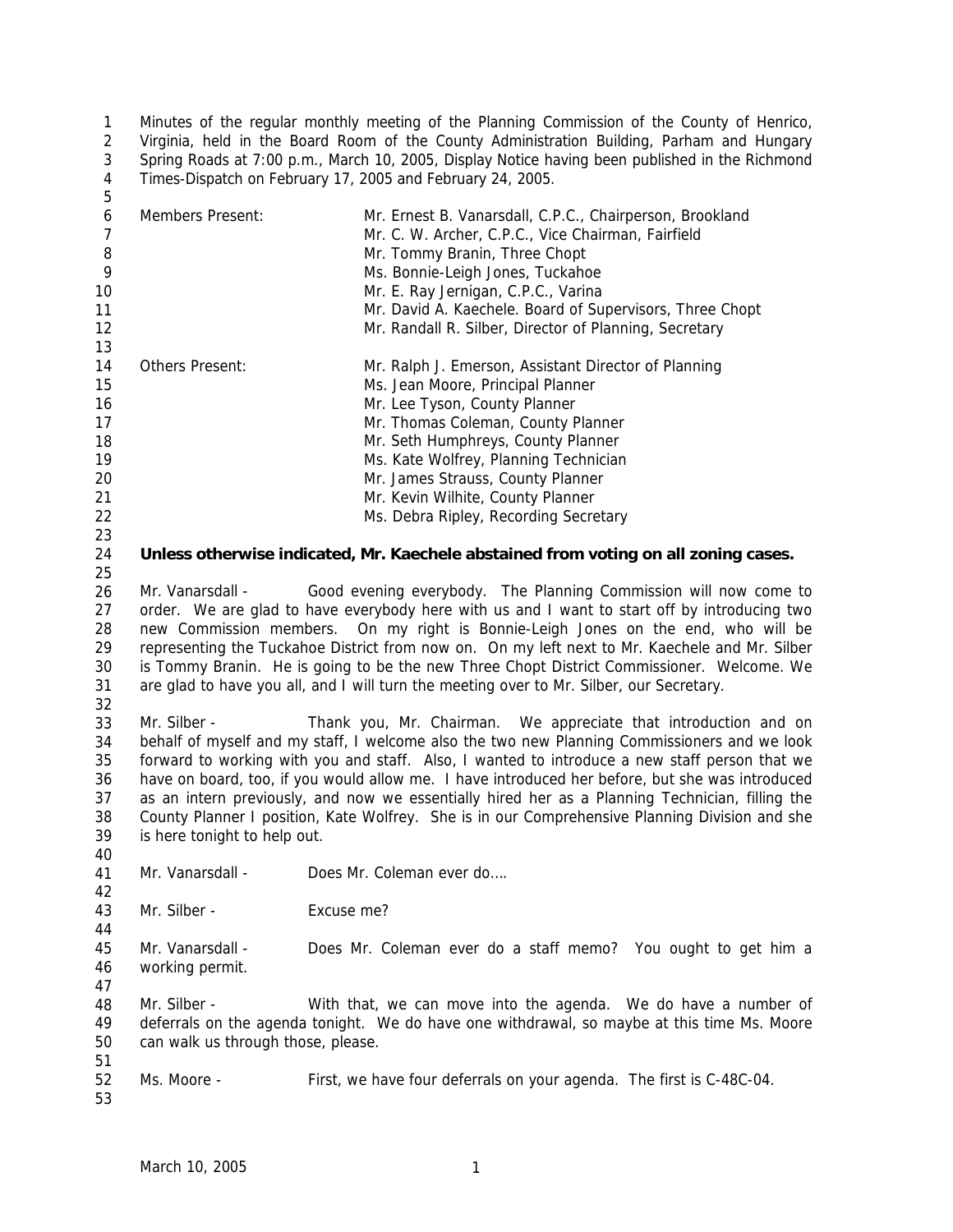## 54 **Deferred from the November 10, 2004 Meeting:**

55 56 57 58 59 60 61 62 63 64 65 66 67 68 69 70 71 72 73 74 75 76 77 **C-48C-04 Henry L. Wilton:** Request to conditionally rezone from A-1 Agricultural District to B-3C Business District (Conditional), Parcels 804-737-4084 and 804-737-1251, containing 4.8303 acres, located on the east line of Mechanicsville Turnpike (U. S. Route 360) opposite Springdale Road. The applicant proposes business uses. The use will be controlled by zoning ordinance regulations and proffered conditions. The Land Use Plan recommends Government and Urban Residential. The site is in the Airport Safety Overlay District. Ms. Moore - They are requesting deferral to April 14, 2005. Mr. Vanarsdall - Is anyone in the audience in opposition to the deferral of C-48C-04, Henry L. Wilton? No opposition. Mr. Archer - I will move deferral of Case C-48C-04, Henry L. Wilton, to the April 14, 2005 meeting, at the request of the applicant. Mr. Jernigan - Second. Mr. Vanarsdall - Motion made by Mr. Archer and seconded by Mr. Jernigan. All in favor say aye. All opposed say no. The motion passes. At the request of the applicant, Case C-48C-04, Henry L. Wilton, was deferred to the April 14, 2005 meeting. 78 **Deferred from the January 13, 2005 Meeting:** 79 80 81 82 83 84 85 86 87 88 89 90 91 92 93 94 95 96 97 98 99 100 101 102 103 104 **C-58C-04 Loftis Real Estate & Development:** Request to conditionally rezone from A-1 Agricultural District to RTHC Residential Townhouse District (Conditional), part of Parcel 800-730-7438, containing 6.981 acres, located at the north intersection of Elkridge Lane and 20<sup>th</sup> Street, adjoining the northwest property line of the Oak Hill subdivision. Residential townhouses are proposed. The maximum density in the RTH District is nine (9) units per acre. The Land Use Plan recommends Suburban Residential 2, 2.4 to 3.4 units net density per acre. Ms. Moore - A deferral is requested to the May 12, 2005 meeting. Mr. Vanarsdall - Is anyone in opposition to deferral of Case C-58C-04, Loftis Real Estate & Development in the Fairfield District? No opposition, Mr. Archer. Mr. Archer - I move deferral of this request to May 12, 2005 meeting at the request of the applicant. Mr. Jernigan - Second. Mr. Vanarsdall - Motion made by Mr. Archer, seconded by Mr. Jernigan. All in favor say aye. All opposed say no. The motion passes. At the request of the applicant, Case C-58C-04, Loftis Real Estate & Development, was deferred to the May 12, 2005 meeting. **C-11C-05 Rogers-Chenault, Inc.:** Request to conditionally rezone from A-1 Agricultural District to R-3C One Family Residence District (Conditional), Parcels 777-764-6922 and 777-764-7772, containing approximately 42.56 acres, located on the west line of Mountain

105 106 Road at its intersection with Megan Drive. The applicant proposes a single-family residential subdivision with a maximum number of eighty-four (84) lots. The R-3 District allows a minimum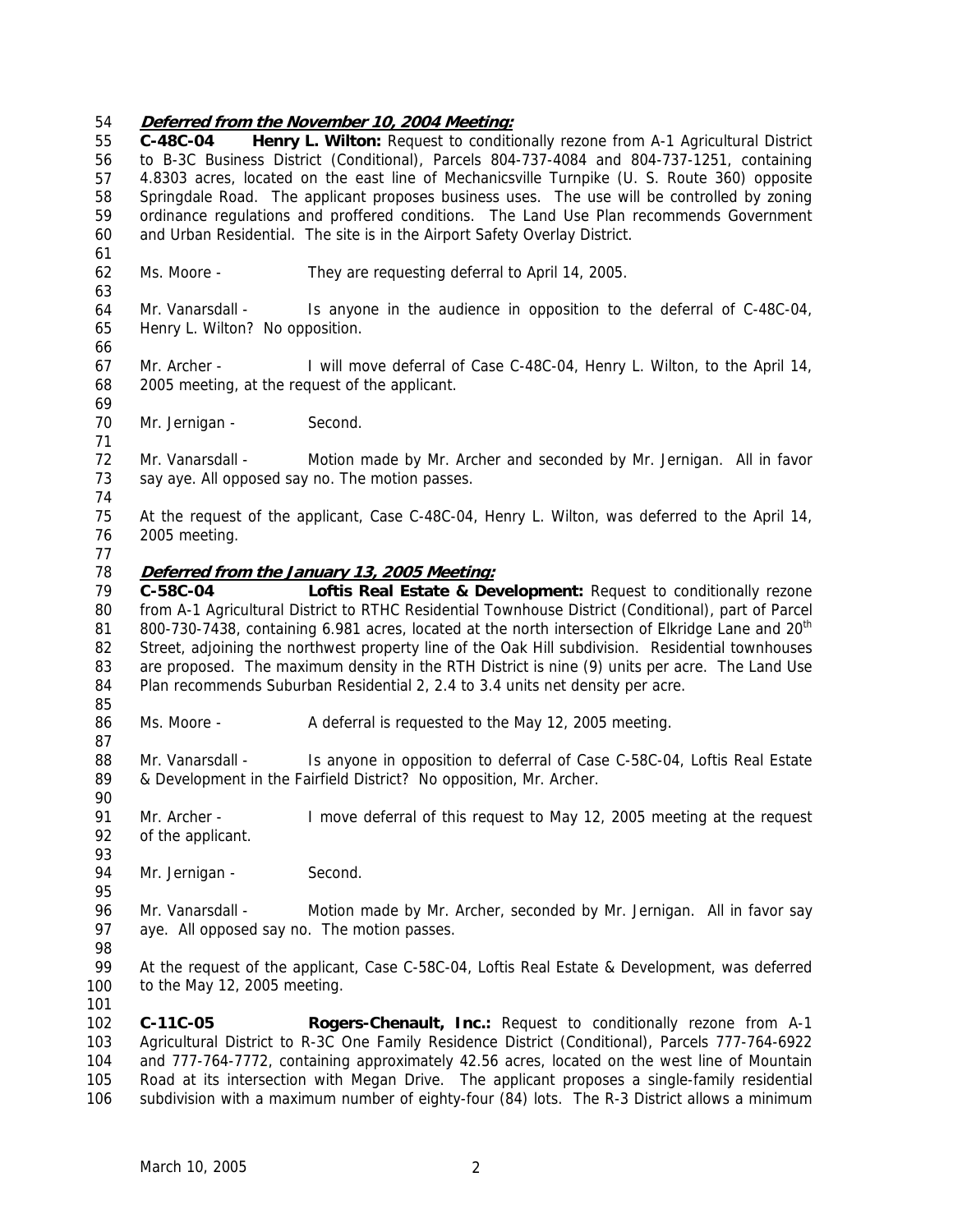- 107 108 lot size of 11,000 square feet. The Land Use Plan recommends Open Space/Recreation and Environmental Protection Area.
- 110 Ms. Moore - The deferral is requested to the April 14, 2005 meeting.
- 112 Mr. Vanarsdall - Again in the Fairfield District. Any opposition? No opposition. Mr. Archer.

114 115 Mr. Archer - Mr. Chairman, I move deferral of Case C-11C-05, Rogers-Chenault, Inc., to the April 14, 2005 meeting, at the applicant's request.

- 117 Mr. Jernigan - Second.
- 119 120 Mr. Vanarsdall - Motion made by Mr. Archer and second by Mr. Jernigan. All in favor say aye. All opposed say no. The motion passes.

121

109

111

113

116

118

- 122 123 At the request of the applicant, the Planning Commission deferred Case C-11C-05, Rogers-Chenault, Inc. to its meeting on April 14, 2005.
- 124

# 125 **Deferred from the January 13, 2005 Meeting:**

- 126 127 128 129 130 131 132 133 Craig Erdmann for Chimilson Acres, LLC: Request to rezone from M-1 Light Industrial District, R-4 One Family Residence District and B-1 Business District to RTHC Residential Townhouse District (Conditional), part of Parcel 805-710-1834, containing approximately 13.07 acres, located on the southwest line of Darbytown Road opposite Oregon Avenue. Residential townhouses are proposed. The maximum density in the RTH District is nine (9) units per acre. The use will be controlled by zoning ordinance regulations and proffered conditions. The Land Use Plan recommends Multi-Family Residential, 6.8 to 19.8 units net density per acre, Commercial Concentration, and Environmental Protection Area.
- 134

136

- 135 Ms. Moore - The deferral is requested to the June 9, 2005 meeting.
- 137 138 Mr. Vanarsdall - Is there any opposition to this case being deferred in the Varina District, C-54C-04? No opposition. Mr. Jernigan.
- 139 140 141 Mr. Jernigan - Mr. Chairman, I make a motion to defer Case C-54C-04 to the June 9, 2005 meeting by request of the applicant.
- 143 Mr. Archer - Second.
- 145 146 Mr. Vanarsdall - Motion made by Mr. Jernigan and seconded by Mr. Archer. All in favor say aye. All opposed say no. The motion passes.
- 147

142

144

148 149 At the request of the applicant, the Planning Commission deferred Case C-54C-04, Craig Erdmann for Chimilson Acres, LLC, to its meeting on June 9, 2005.

150 151

152

Mr. Jernigan - I have a deferral.

#### 153 **SUBDIVISION (DEFERRED FROM THE FEBRUARY 23, 2005, MEETING)**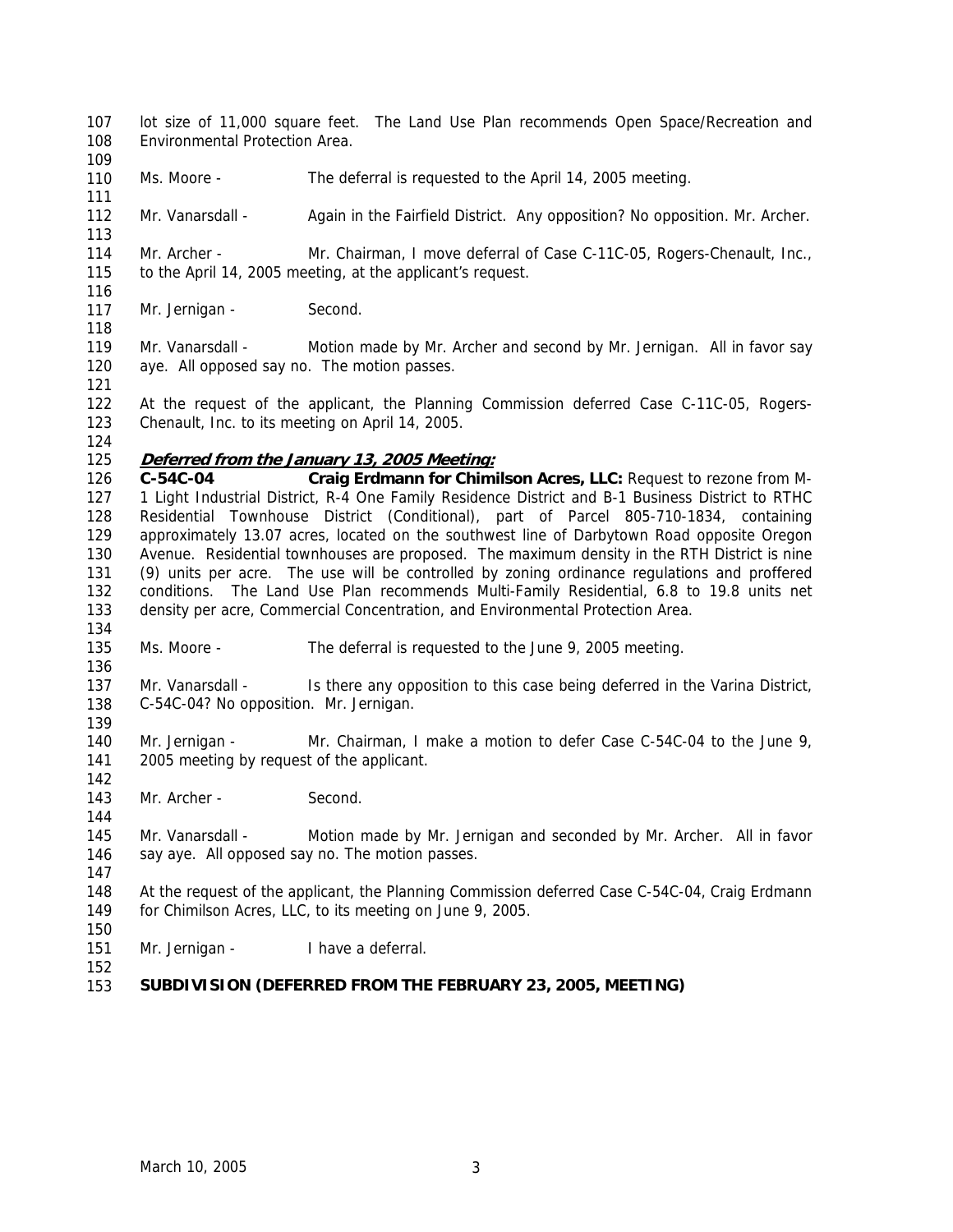| Majestic Meadows     | Engineering Design Associates for Reginald H. Nelson,          |
|----------------------|----------------------------------------------------------------|
| (February 2005 Plan) | IV and Phyllis Marie Nelson: The 180.94-acre site              |
|                      | proposed for a subdivision of 130, single-family homes is      |
|                      | located at 9421 Osborne Turnpike at the northeast corner of    |
|                      | the intersection of Osborne Turnpike and Kingsland Road on     |
|                      | parcel 808-672-3167. The zoning is A-1, Agricultural District. |
|                      | Individual well and septic tank/drainfield. (Varina) 130 Lots  |
|                      |                                                                |
|                      |                                                                |

- 155 156 Mr. Vanarsdall - Is anyone in the audience in opposition to Majestic Meadows being deferred? It is in the Varina District. No opposition.
- 157

- 158 159 160 Mr. Jernigan - With that, I will, Mr. Chairman, I will move for deferral of Majestic Meadows (February 2005 Plan), to April 14, 2005, by request of the Commission.
- 161 Mr. Archer - Second.

163 164 Mr. Vanarsdall - Motion made by Mr. Jernigan and seconded by Mr. Archer. All in favor say aye. All opposed say no. The motion passes.

165

168

171

173

162

166 167 The Planning Department deferred Subdivision Majestic Meadows (February 2005 Plan) to it meeting on April 14, 2005.

169 170 Mr. Silber - Are there any other deferrals by the Commission? I think we do have one withdrawal.

172 Ms. Moore - Yes. Mr. Secretary, that is on Page 4 of your Agenda.

# 174 **Deferred from the February 10, 2005 Meeting:**

175 176 177 178 179 180 181 **C-42C-04 Skip Gelletly:** Request to conditionally rezone from A-1 Agricultural District to R-5AC General Residence District (Conditional), Parcel 731-763-1648, containing approximately 3.1 acres, located on the west line of Gayton Hills Lane approximately 200 feet south of Graham Meadows Drive. A residential subdivision is proposed. The maximum density in the R-5AC District is 7.7 units per acre. The use will be controlled by zoning ordinance regulations and proffered conditions. The Land Use Plan recommends Suburban Residential 2, 2.4 to 3.4 units net density per acre.

182

185

183 184 Ms. Moore - The applicant is Skip Gelletly. This has simply been withdrawn by the applicant and no action is required.

186 187 188 189 190 191 192 193 Mr. Silber - Next on the agenda would be the expedited items. For the benefit of those here this evening, these items, and there is only one on the agenda, are placed on what we call the expedited agenda, meaning that there are no issues that are known with this rezoning request and staff is recommending approval. It is a fairly minor zoning request in the rezoning and the Planning Commissioner from that District is comfortable with that request, so it is placed on the expedited agenda so it can be heard quickly and disposed of. There is one item on the expedited agenda and Ms. Moore can tell us which one it is.

194 195 196 197 198 **C-9C-05 Barrington Investors Ltd.:** Request to conditionally rezone from A-1 Agricultural District to R-3C One Family Residence District (Conditional), Parcel 743-756-3422, containing .527 acre, located on the east line of Bell Tower Court, approximately 300 feet southeast of its intersection with Bell Tower Lane. The applicant proposes single-family residential development to be incorporated into the Bell Tower subdivision. The R-3 District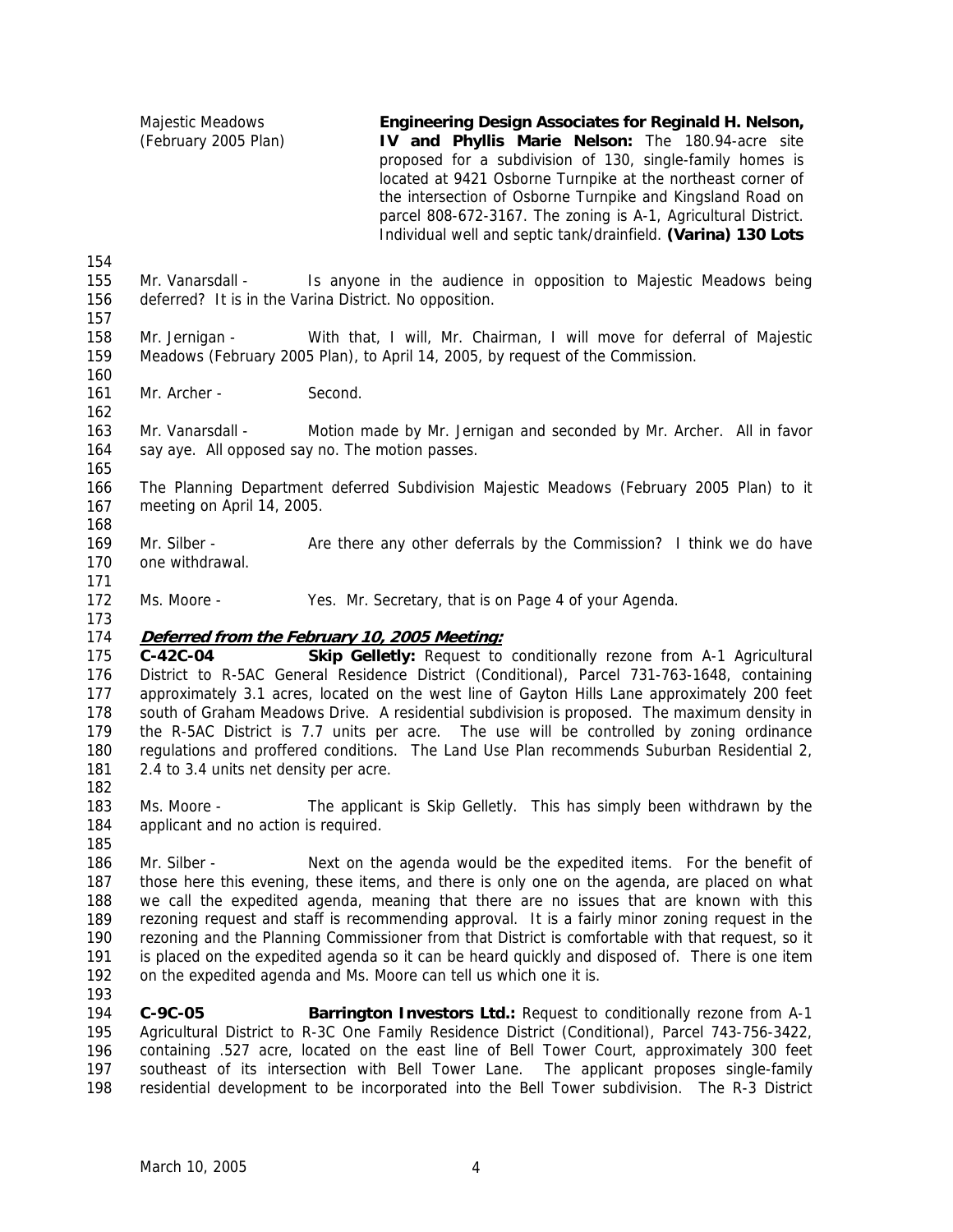- 199 200 allows a minimum lot size of 11,000 square feet. The Land Use Plan recommends Suburban Residential 2, 2.4 to 3.4 units net density per acre.
- 201
- 202 203 204 Mr. Vanarsdall - Is anyone in the audience in opposition to C-9C-05, Barrington Investors, Ltd.? No opposition. Mr. Branin.
- 205 206 Mr. Branin - Mr. Chairman, I recommend that C-9C-05 go to the Board of Supervisors for approval.
- 208 Mr. Archer - Second.
- 210 211 Mr. Vanarsdall - Motion made by Mr. Branin, seconded by Mr. Archer. All in favor say aye. All opposed say no. The motion passed.
- 212

209

213 **REASON:** Acting on a motion by Mr. Branin, seconded by Mr. Archer, the Planning Commission voted 5-0 (one abstention) to recommend that the Board of Supervisors **grant** the request because the proposed single-family residential lots are a logical extension of an existing subdivision. 214 215 216

218 219 220 Mr. Silber - The next item on the agenda is from the top of the agenda on page 1, which would be a plan of development. These are the architectural plans that were deferred from the Planning Commission's February 23, 2005 meeting.

221

217

#### 222 223 **PLAN OF DEVELOPMENT (ARCHITECTURAL PLANS) (DEFERRED FROM THE FEBRUARY 23, 2005, MEETING)**

# 224

POD-5-05 Grayson Hill, Section 1 Patterson Avenue and Gaskins Road **E. D. Lewis & Associates, P.C. for Gaskins Centre, LC:**  Request for approval of architectural plans for a plan of development, as required by Chapter 24, Section 24-106 of the Henrico County Code, to construct 50, two and threestory townhouse units for sale with a club house and swimming pool. The 14.836-acre site is located on the southeast corner of Patterson Avenue (State Route 6) and Gaskins Road on parcels 745-741-0907 (part), 745-740-9892 (part) and 746-741-3665. The zoning is RTHC, Residential Townhouse District. County water and sewer. **(Tuckahoe)** 

225

- 226 227 228 229 230 Mr. Silber - As the Commission recalls, the site plan or plan of development was approved previously. These were the architectural elevations that were deferred one other time as well, and they are now on your agenda. They were deferred from the February 23, 2005 meeting.
- 231 232 233 234 235 236 237 238 Mr. Wilhite - Good evening. As Mr. Secretary mentioned, the architectural plans were deferred from the original POD hearing. At the time the applicant was considering requesting some changes to the architecturals as they had appeared on the exhibits approved with the rezoning case. Specifically, he was looking at adding Hardiplank siding on the side elevations on some of the end units. That material substitution would have required specific Planning Commission approval. At this point, however, the applicant has withdrawn that request. The architectural plans that are submitted are in conformance substantially with the exhibits of the zoning case and staff can recommend approval of the architectural plans.
- 239

240 241 Mr. Vanarsdall - Any questions for Mr. Wilhite by Commission members? Any opposition to this case, Grayson Hill? No opposition. Do you want to hear from the applicant, Ms. Jones?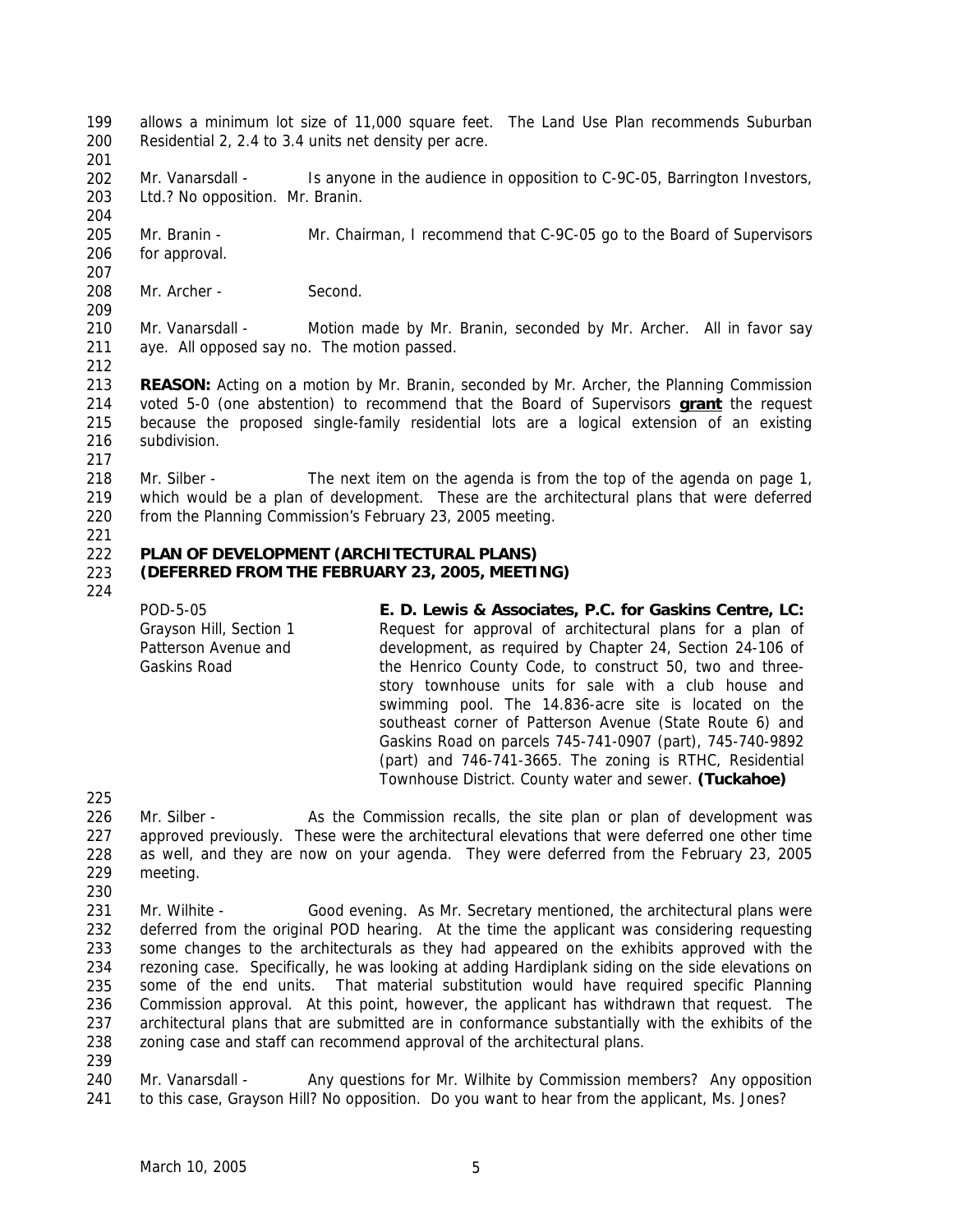244

246

243 Ms. Jones - No.

245 Mr. Vanarsdall - I will entertain a motion.

247 248 249 250 Ms. Jones - Mr. Chairman, I recommend approval of POD-5-05, Grayson Hill, Section 1, subject to the annotations on the plans and the standard conditions for developments of this type.

- 251 Mr. Jernigan - Second.
- 253 254 Mr. Vanarsdall - Motion made by Ms. Jones and seconded by Mr. Jernigan. All in favor say aye. All opposed say no. The motion passes.
- 255

252

256 257 The Planning Commission approved POD-5-05, Grayson Hill, Section 1, subject to the annotations on the plans and the standard conditions for subdivisions of this type.

258

## 259 **Deferred from the February 10, 2005 Meeting:**

260 261 262 263 264 265 266 267 268 **C-6C-05 Robert Atack for Atack Properties, Inc.:** Request to conditionally rezone from A-1 Agricultural District to R-2AC One Family Residence District (Conditional), Parcels 781-773-3186, 780-773-3673, 780-773-2718 and 780-772-9071, containing approximately 88.11 acres, located between the Chickahominy River and the north line of the proposed Woodman Road extension, approximately 2,500 feet west of Brook Road (U.S. Route 1). The applicant proposes a single-family residential subdivision with a maximum density not to exceed 2.4 lots per acre. The R-2A District allows a minimum lot size of 13,500 square feet. The Land Use Plan recommends Suburban Residential 1, 1.0 to 2.4 units net density per acre and Environmental Protection Area.

269

272

274

270 271 Mr. Vanarsdall - Is anyone in the audience in opposition to C-6C-05? No opposition. All right. Mr. Coleman.

273 Mr. Coleman - Thank you, Mr. Chairman and Members of the Commission.

275 276 277 This request would rezone the subject property from A-1 to R-2AC to develop a single-family subdivision. The site is designated SR 1 and Environmental Preservation Area on the Land Use Plan.

278

279 280 281 The applicant submitted an unproffered conceptual lot layout showing 146 building lots. As proposed, the development would fall within the recommended density range for SR 1 of (1 to 2.4 units net density per acre).

282

283 284 285 286 287 The adjacent Magnolia Ridge neighborhood was rezoned in 1994. Magnolia Ridge included multiple zoning districts, and initiated a pattern of development placing commercial and higher density residential zoning districts along Virginia Center Commons Parkway and Brook Road – and lowering density moving west away from Brook Road. This request adjoins a section of Magnolia Ridge zoned R-2C.

288

289 290 291 292 293 294 A rezoning application was filed for essentially the same property (95.11 acres) in September 1999. That request was recommended for denial by the Planning Commission in March 2000 and was withdrawn in May 2000. Staff had several concerns with that request including the density, minimum lot sizes, and the new development pattern that the request would have established. If the applicant addressed the issues contained in the staff report, this request could be an acceptable improvement over the 1999 application.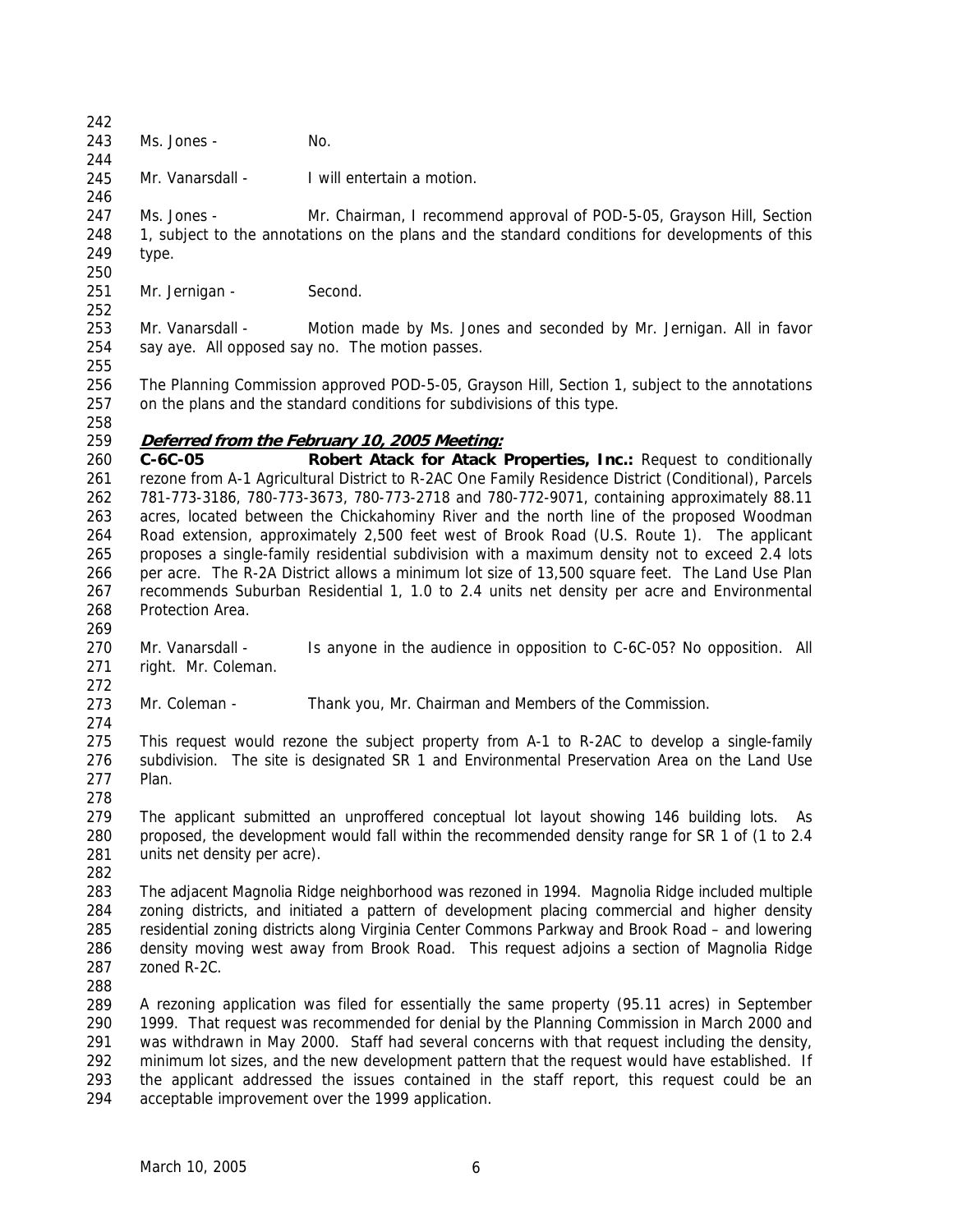296 297 298 On January 13, 2005, the Planning Commission approved a conditional subdivision, Sweetbay Hill, on this property. Sweetbay Hill proposes 56 lots developed under the A-1 District provisions for one-acre lots.

299

295

300 301 The lot layout of the property is impacted by floodplain and wetland areas, and a 235 ft. wide Dominion Virginia Power easement traversing the property east to west.

302

303 304 305 306 307 308 Development in this area has been constrained by a lack of infrastructure, and several tracts of undeveloped property remain to the west. Development of this property as proposed would improve the infrastructure in this area and open up these parcels for development. For this reason, the assurances of quality development considered with this request are critical to continuing the precedent for good land planning, high quality development, and well-designed roadway and pedestrian networks in this area.

309

310 311 The applicant submitted revised proffers dated March 8, which require waiving the time limit. Major aspects include:

- 312
- 313 • A max. of 147 lots:
- 314 • Min. finished floor of 2,000 square feet;
- 315 • Floodplain areas will be rezoned to C-1;
- 316 • All homes will have garages;
- 317 • A street landscape plan will require at least two trees per lot;
- 318 • Sodded and irrigated front yards;
- 319 • A boulevard style front entrance;
- 320 • A sidewalk provided along Woodman Road;
- 321 • A commitment to work with County staff on potential historical findings;
- 322 • A commitment to constructing portions of Woodman Rd. and JEB Stuart Parkway;
- 323 • A min. of two stub roads provided to adjacent parcels;
- 324 • A landscape buffer along Woodman Rd. and JEB Stuart Parkway; and
- 325 • A commitment to a recreation amenity and other items.
- 326

327 328 Staff encourages the applicant to provide additional elements to further ensure high quality development. Many options are available including, but not limited to:

- 329 330
- Side or rear loading garages;
- 331 332 • A commitment to high quality building materials, including brick, stone, and cementations siding;
- 333 334 • Architectural design elements like keystones, ornamental windows, quoin treatment, or windows on all elevations;
- 335 • Limiting the clearing of trees with a minimum 6-inches in caliper;
- 336 • Six-inch standard curb and gutter along all roadways;
- 337 • Additional sidewalks within the subdivision to facilitate safe pedestrian movement;
- 338 • Identification of wetland areas that could be utilized as neighborhood amenities; and
- 339 340 341 342 • As development continues in this area, this request will have cumulative impacts on the County services and infrastructure needs. For example, Henrico County Public Schools noted the increase in residential development would necessitate relief for schools in this area in the future.
- 343

344 345 In summary, residential development is an appropriate use, and the proffers include some assurances of quality development. However, development of this property as proposed would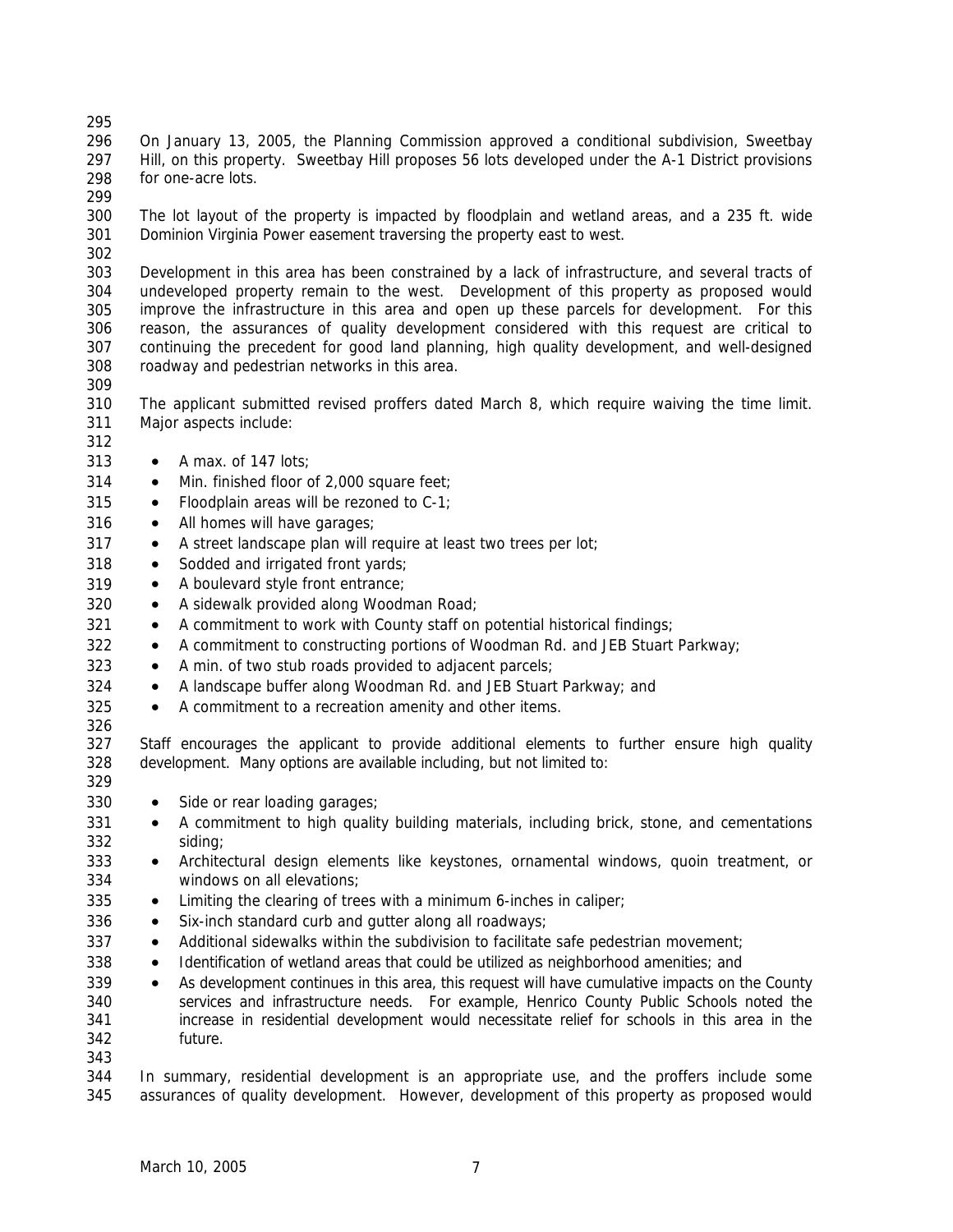346 347 348 349 350 351 352 353 354 355 356 357 358 359 360 361 362 363 364 365 366 367 368 369 370 371 372 373 374 375 376 377 378 379 380 381 382 383 384 385 386 387 388 389 390 391 392 393 394 395 396 397 398 improve the infrastructure in this area and open up other parcels for development. For this reason, proposed site and architectural designs for this request must be considered carefully to ensure continued good land planning, high quality development, and well-designed roadway and pedestrian networks. If the applicant were to satisfactorily address the items I have outlined, staff could be more supportive of this request. As a reminder, the time limits for acceptance of the proffers need to be waived. That concludes my presentation. I would be happy to answer any questions. Mr. Vanarsdall - Any questions for Mr. Coleman? Mr. Archer - What size trees have they got? Mr. Coleman - Six-inch caliper, limiting the removal of those. Mr. Archer - Wait a minute. Say that again. Mr. Coleman - Trying to limit removal of those necessary for driveways, utilities and roads. Mr. Jernigan - Two and a half to be planted but reserved. Mr. Silber - Mr. Coleman, on Proffer Condition #22 it speaks to a landscape buffer 20 feet in width. It refers to it being placed on the western right-of-way line of Woodman Road. I am not sure what western would be. I would view it to be either northern or southern side of the road. Mr. Coleman - Yes, sir. Mr. Silber - Which side is it? Which is the western side? Mr. Coleman - I guess I would have to defer to the applicant to define that. Mr. Silber - Could this apply to that side that has the majority of the zone? I would think that should apply to both sides of the road. It looks like it is either the northern side or the western side. Mr. Coleman - If you look at the layout staff was provided, this would be considered the west side of Woodman Road. Mr. Vanarsdall - Any more questions? Thank you, Mr. Coleman. Do you want to hear from the applicant? Mr. Archer - Yes, please. Mr. Vanarsdall - Good evening, Mr. Theobald. Mr. Theobald - Good evening, Mr. Chairman, ladies and gentlemen. For the record, I am Jim Theobald and I am here this evening on behalf of Atack Properties. This is a request to rezone 88 acres to an R-2A classification that is currently zoned A-1. You have heard that we have had a tentative A-1 subdivision approved a few months ago. This request is absolutely in total conformance with your Land Use Plan. We tried to go forward a month ago and it was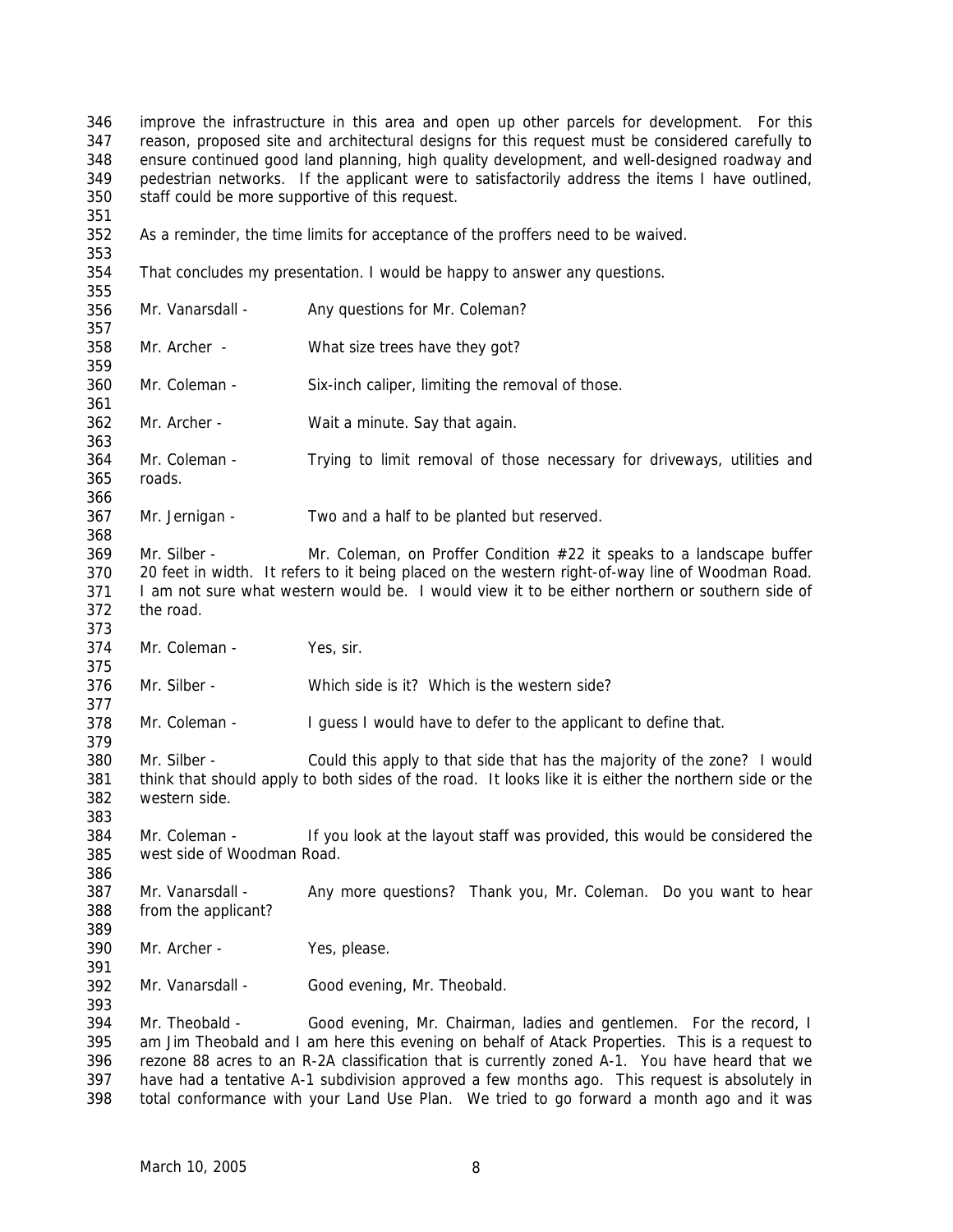399 400 401 402 403 404 405 406 407 408 409 410 411 412 413 414 415 416 417 418 419 420 421 422 423 424 425 426 427 428 429 430 431 432 433 434 435 436 437 438 439 440 441 442 443 444 445 446 447 448 449 450 451 deferred. It is a very well proffered case and it is a case that is absolutely consistent with your Land Use Plan. As Mr. Coleman has enumerated, the proffers include that we will construct more than 147 lots on the property, again well within your Land Use Plan density recommendations. All of our driveways have to be finished with asphalt, concrete or exposed aggregate. We have proffered the minimum finished square footage of each dwelling would be 2,000 sq. feet. We have proffered underground utilities, signage with regard to project identification being ground mounted signs not exceeding 6 feet in height, proffered to provide restrictive covenants, foundations, crawl spaces for all of the homes, making sure that all of the foundations were brick or stone on the exterior, no cantilevered features would be incorporated into the home design, including bay windows and chimneys. Each house has to have at least a one-car garage. We have proffered to provide street trees. We have also offered to irrigate our front and side yards and that they will be sodded at the time of development. We have proffered the primary entrance into the property will be a boulevard type and also landscaped. A sidewalk will be provided along, I guess the north line of Woodman Road. We do seem to have some dueling north there. I was looking at a plan that I had and I think that somebody totally blew the north on my plan. I think your plan must be right, so I think that must be something we may need to fix, but we have agreed to provide a sidewalk, basically along Woodman Road on the north side of Woodman Road adjacent to the property. We have also agreed to be sensitive about any historical findings on the site and if we do find any, then we have to give Parks and Recreation to take a look at what we found and we will work with those folks. Very significantly we have agreed that we will build  $\frac{1}{2}$  of Woodman Road and  $\frac{1}{2}$  of Granville Road prior to receipt of the first certificate of occupancy on the property. This is a very large commitment from off-site road construction that would be a great benefit to the County and area residents. We have proffered that no houses are the same architectural design, would be adjacent to one another. We have offered to provide stub roads to the parcels next to it that you have seen on the plan. We have offered a 20 ft. landscape buffer along Woodman Road along, I guess, the northern right-of-way line, and to plant that buffer the transitional 25 standards. We talked about identifying location of passive recreational opportunities at the time of our subdivision plan of review. We believe we have those opportunities on this site and significantly we have also offered to make sure that the homes on the site are going to be developed in a compatible architectural design and materials to the homes in Magnolia Ridge Subdivision. We have some photos of those homes that are, undoubtedly, here somewhere, that I thought I could find. Do we have our power point presentation lurking about? Is that it? Here we go. These are homes in Magnolia Ridge and what you will see is a high degree of sensitivity to architecture as well as building materials …one half to another. This home, obviously, had some amount of brick on the front, siding and other portions, but a significant architectural feature there over the front door. This next example is one with a covered porch with the porch on the front and an all brick front, and notice the all different roof line treatment. Here is an example of a home that is obviously 100% sided without any brick other than on the foundation, but note the foundation plantings and the architectural style, a home with a different amount of brick on the front with a little architecturally different look, a combination of homes looking down the street and a variety of brick and roof line treatments, a different style of home that is sided, and lastly another that is mixed, and I hope you would agree that these homes in Magnolia Ridge are an asset to the County and do represent a high degree of architectural sensitivity and quality building materials, and again, we have proffered that the homes on this property will be compatible with the architectural design and materials for Magnolia Ridge. So, we have addressed a large number of things that were in the staff report and yet apparently, according to Mr. Coleman's presentation, is still found to be lacking. We do have a tentative A-1 Subdivision approved for this site, which can be built without any of the restrictions that have been enumerated this evening, and so, as always, you all have to decide whether or not this case is just so lacking in quality and merit that it ought to be denied. There were 20 some suggestions made in the staff report and we have done 16 of those, I guess, and I would submit it would be in the County's interest to approve this case with the significant proffered conditions, and also for the benefit of the adjacent property owners,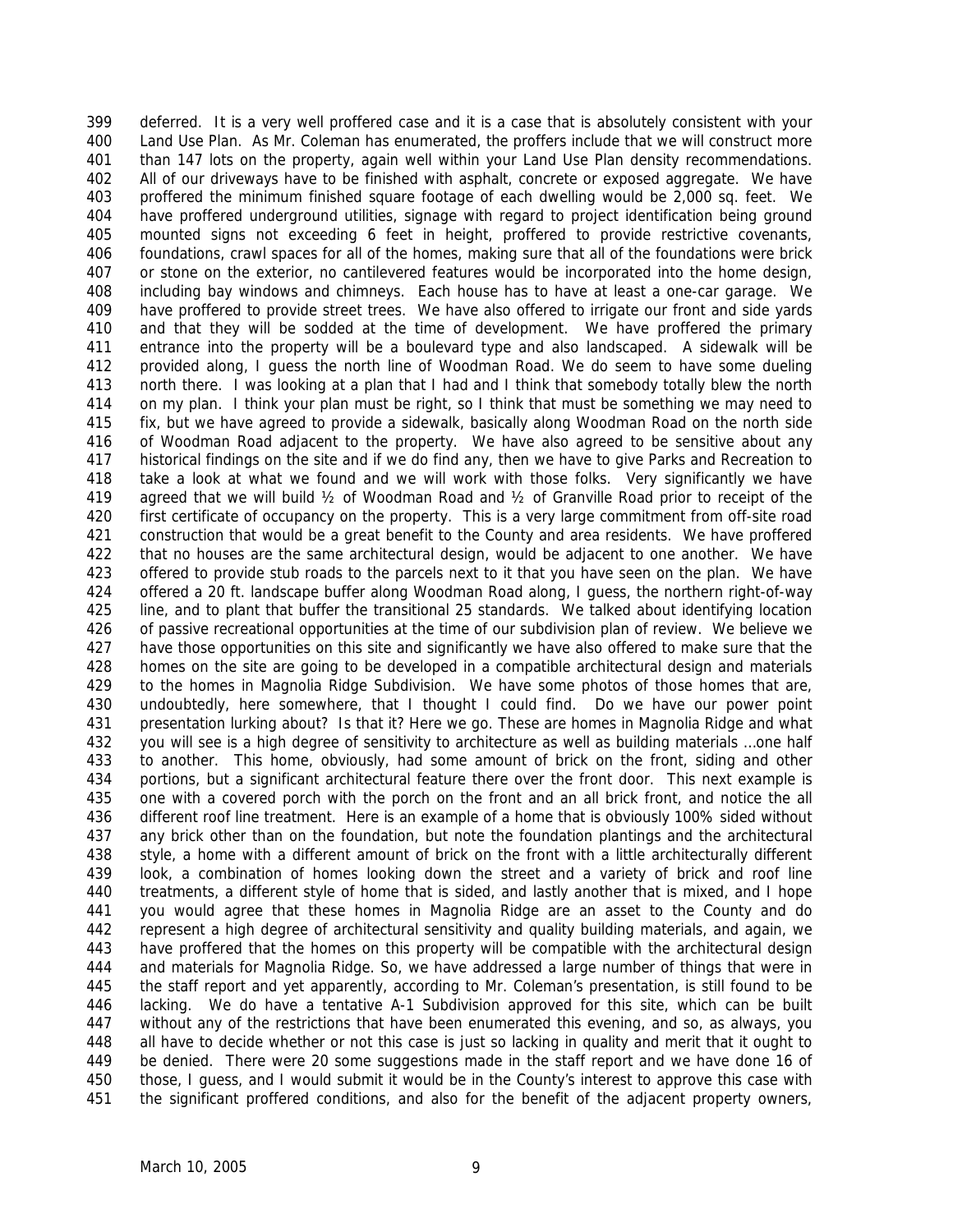452 453 454 455 many of whom are here this evening, and lastly, I would just remind you again that this request is consistent with your Land Use Plan and other area development, and with that, Mr. Chairman, I'd be happy to answer any questions. I do believe we have some supporters here this evening who might be prepared to speak.

457 Mr. Vanarsdall - Any questions for Mr. Theobald by Commission members?

459 460 461 Mr. Archer - Mr. Theobald, could you do those other seven recommendations and we could wrap this up?

462 463 464 465 466 467 Mr. Theobald - Mr. Archer, those other recommendations include providing a buffer next to a Virginia Power easement, which has never been requested, I believe, in the 20 plus years, I believe, that I have been trying zoning cases. I have just never even heard of that. Obviously, it is an overhead power line with a lot of land between it, and why you would buffer against that vacant land is beyond me. Another one would be standard curb and gutter and yet Public Works specifically allows the three-foot roll face curb and gutter.

468

475

478

456

458

469 470 471 472 473 Mr. Archer - If I can interrupt you just a little. I wasn't being totally facetious, but it would have been since if you had said yes. The staff is encouraging side loading garages, and I noticed in doing your power point presentation and in going through Magnolia Ridge there are some side loading garages.

474 Mr. Theobald - There are

476 477 Mr. Archer - But your proffers didn't state any side loading garages. Are you not willing to do any?

479 480 481 482 483 484 485 486 487 488 Mr. Theobald - Mr. Archer, the tension we always have is trying to come up with a percent of anything at this stage, before you know what the homebuyer, what type of home they are going to design, and in some cases we have arbitrarily picked a percent of brick or a percentage of side-loaded garages, and invariably we guess wrong, and side-loaded garages take a significant bite out of the living space of homes and really change the interior architecture more than many of us realize, so honestly, there will be some side-loaded garages, there will be some rear-loaded garages, and there will be some front-loaded garages, but I think those kinds of things really ought to be left to the homebuyer and the developer to work through, just like they were in Magnolia Ridge. I don't honestly know if Magnolia Ridge had a proffer in it about side or rear-loaded garages.

490 Mr. Archer - I think that was a little bit before me, too.

492 493 494 Mr. Theobald - I don't honestly know. But I think what we forget is that builders and developers with reputations really can consistently put out quality development, so that is the best way I think I can answer that question for you.

495

489

491

496 497 498 Mr. Archer - I am asking these in order because I did want to try and address each one of them individually. Staff has also been requesting that some interior sidewalks be done. Is that a possibility?

499

500 501 502 503 504 Mr. Theobald - I think we will end up with some sidewalks internally, and we will show you that if it kind of tentative. Again, it is a matter of trying to design up front saying that we will either be down every single street on one side or another, but I am not sure there is a development where Mr. Atack doesn't have sidewalks internally through most. There is one right there, so I think that you will find that we will be providing some number of sidewalks, and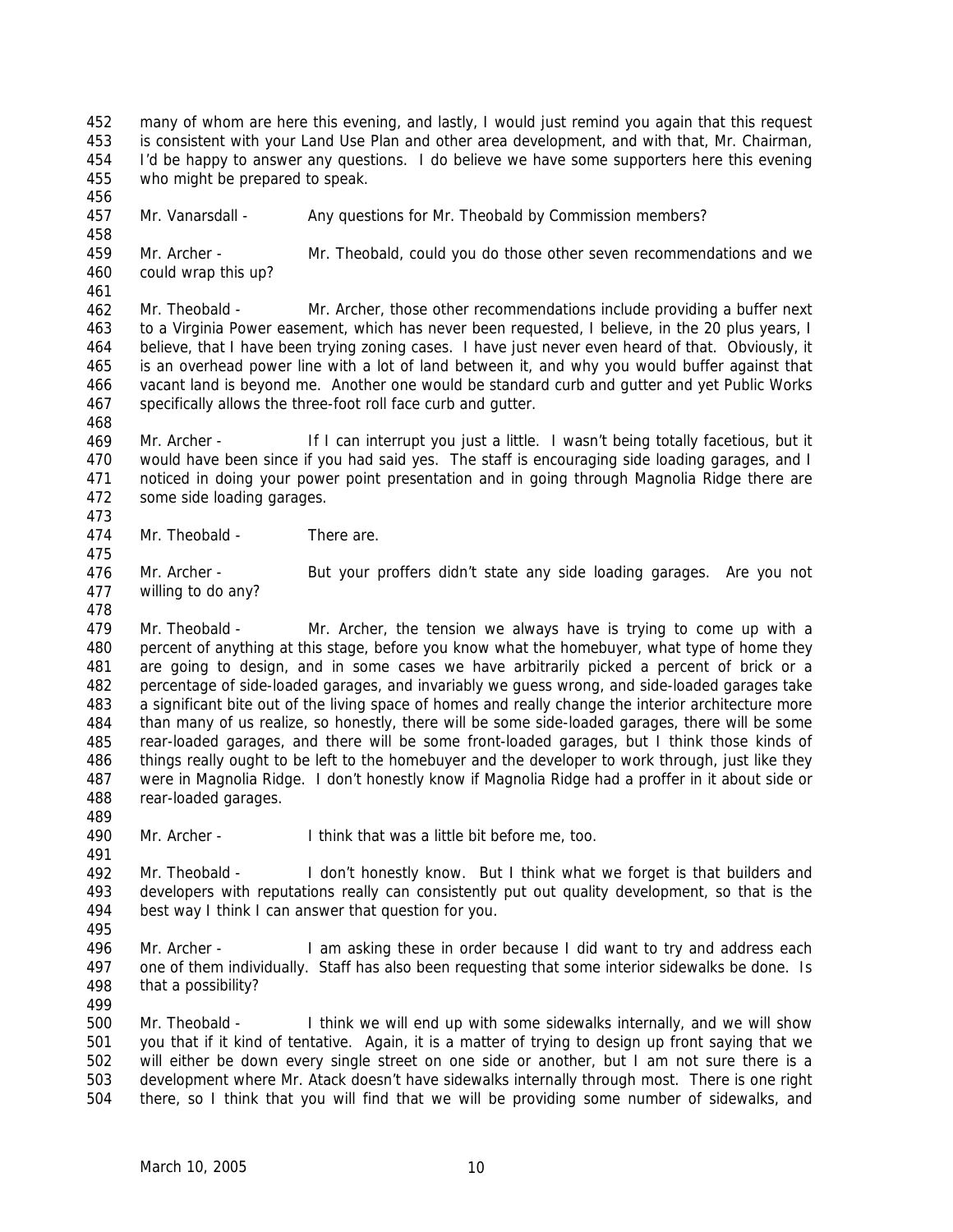505 506 507 obviously, this is going to come back to you, but here again, it puts us in a position where in order to try to define with a degree of certainty at this point some of these things that haven't turned out to work as well.

509 510 511 Mr. Archer - I would feel more comfortable and I think Mr. Coleman and staff would, also, if we had some clear indication that there would be internal sidewalks, because it is not proffered in the current proffers. We can't hold you to it if you don't proffer it.

513 Mr. Theobald - You are pretty good at holding us to stuff.

515 516 Mr. Archer - The standard 3-foot roll-top curb, do you have anything to illustrate what that looks like?

518 519 Mr. Theobald - Everything in Magnolia Ridge is the three-foot roll face curb and gutter. I believe that is what you are seeing in this picture here.

521 Mr. Archer - Is this three-foot?

523 Mr. Theobald - This is three-foot, yes, sir.

525 Mr. Archer - Do you have a better illustration?

527 528 529 530 531 532 Mr. Theobald - I will take a look. There is another example (referring to rendering) and what happens when you do the standard curb and gutter than when you are putting in your curb and gutter, you have to pick at that point where your driveway cuts is going to be, which may or may not end up being consistent where the homeowner with the lot would ultimate suggest where the cut ought to be, and then it is just not as simple as just building up a little hill of concrete and cutting out another one. It is a major reworking of the curb.

534 Mr. Archer - And I understand that. I had that happen in my own house.

536 537 538 539 540 Mr. Theobald - Here is another shot going down the road, and again, the tug that we have is I know that there are some preferences among supervisors and commissioners for standard curb and gutter, and yet, the three foot roll face is an accepted standard by Public Works, and until perhaps Planning and Public Works duels that one out, I guess it is still accepted by the County.

542 543 Mr. Archer - Well, you and I have discussed this before, and I think you know the reasons why there was opposition to….

- 545 546 547 548 549 Mr. Theobald - It was the old kind of roll face. There was a roll face example that was much steeper that caused a lot of problems with people scraping cars in and out. This is not it, though. In fact, I think you saw an example of the pitch from the driveway back here, and, of course, this lot sets up off of the grade of the street substantially.
- 550 551 552 553 554 Mr. Archer - Now, another question I want to ask you with regard to proffer  $\#23$ . Passive recreation amenities, the location of passive recreation amenities to improve tot lots shall be identified at the time of tentative subdivision plan review. That is troublesome because there is no specificity. We don't have any idea where that might end up, and by the time we get to the subdivision review, the space that it could go in may be taken up.
- 555

508

512

514

517

520

522

524

526

533

535

541

544

556 557 Mr. Theobald - Except that we have said that there will be something. We just haven't said where they will be.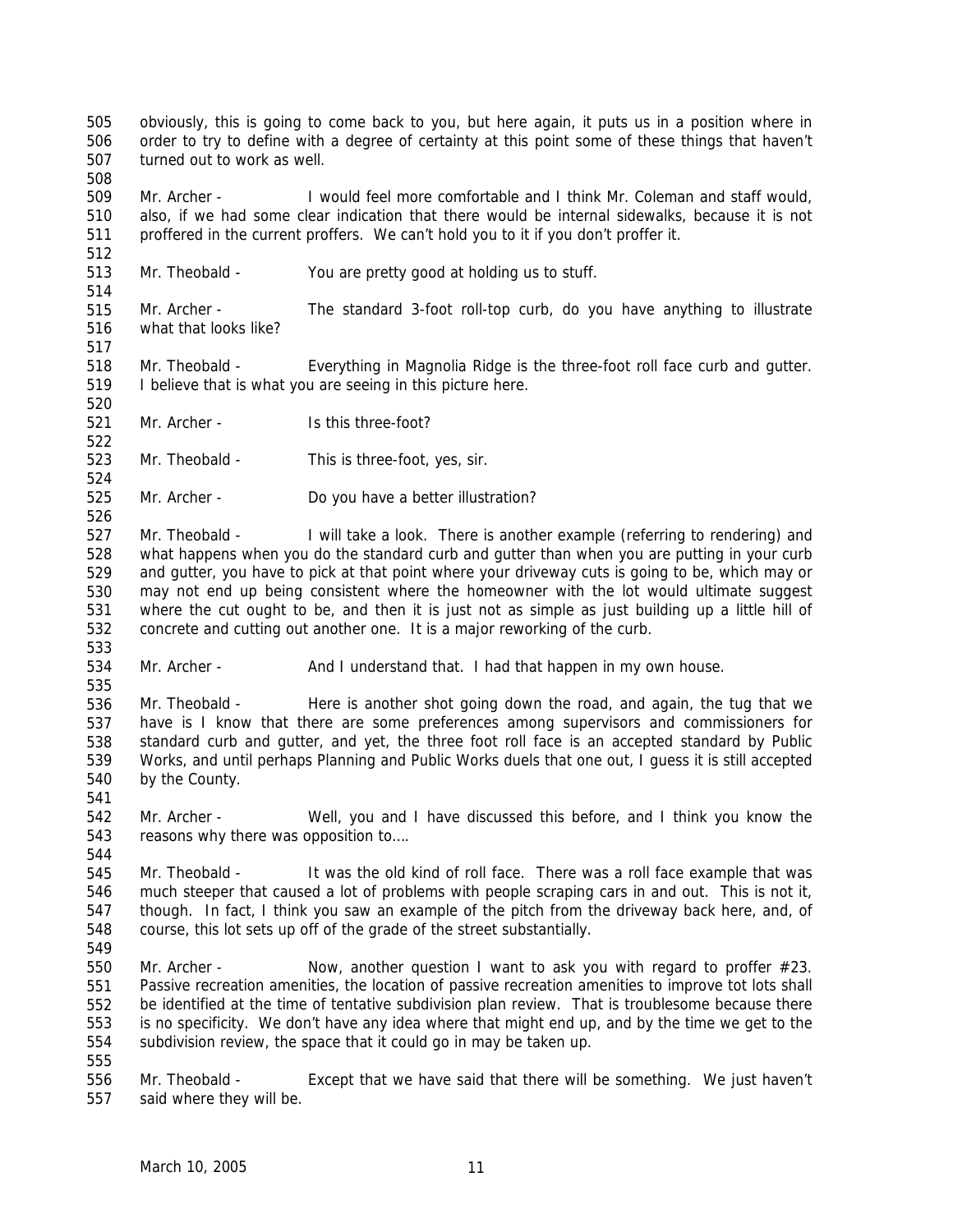558

560

Mr. Archer - Well, I understand, but they could end up under the power line.

561 562 563 564 565 566 567 568 569 570 571 Mr. Theobald - Well, I don't think they are going to end up under the power line. I swore when we met last week one of the suggestions by staff was that it was under the power lines, which wasn't consistent with what you and I had discussed on some other cases, so…these areas, once you get and you engineer the land you find the pockets that can't be developed based on topo or other features, and those become wonderful amenities. There is one in my neighborhood that Ms. Jones is familiar with, I think, on Roslyn Hills Boulevard. It is under a Virginia Power easement and it is a wonderful tot lot that must have been part of the County's or the Association property, and I think the County paid to put in that recreational equipment, if I am not mistaken, so I am not saying that these are going to be under the power lines, because that is not…

572 Mr. Archer - I understand what you are saying.

574 575 576 577 578 579 580 581 Mr. Theobald - But the point is if the engineer where a tot lot is going to be at this place, this is supposed to be about land use. Is this an appropriate use of this piece of property, are these the appropriate development standards, and to engineer in tot lots at this point, I am not sure, sir, serves our purposes, until we do our final engineering. But we have said is, it has got to be passive recreational amenities. We are going to show them to you at the time of tentative, and at the time of tentative you are far from powerless, as well all know and experience, and we work through those things, but we do it with better knowledge, better information, than we are capable of having tonight.

582

591

593

595

599

601

573

583 584 585 586 587 588 Mr. Archer - Mr. Theobald, I am really not trying to be disagreeable, but as you and I both know, anything that is not proffered we can't do, because it really holds you to it, and that is why I think staff has discomfort with not knowing exactly where (unintelligible) and I do, too. It is like the sidewalks. If you say yes, there are going to be sidewalks, and it is not proffered and they don't show up, we don't have very much say so about what we can do with it.

589 590 Mr. Theobald - I hope you would think that if Mr. Atack has allowed me to say that they will be there, that they will be there.

- 592 Mr. Archer - Oh, I don't distrust Mr. Atack.
- 594 Mr. Theobald - Then we are over that issue.

596 597 598 Mr. Archer - But we could do that in every case and just not proffer any of them, bearing in mind that there are other folks who are going to come behind you. There is adjacent property that has to be rezoned, and they may not want to hold to the same standards.

- 600 Mr. Theobald - There is a powerful pile of proffers on this case.
- 602 603 Mr. Archer - It is a lot of proffers. I agree. I need to ask Mr. Coleman a couple of things.

604

606

605 Mr. Vanarsdall - Maybe he could reword that one, Mr. Archer.

607 608 609 610 Mr. Archer - That is a thought, Mr. Theobald. Mr. Coleman, when you were doing your presentation, there were several items that you mentioned that were causing you concern. Have they been addressed to your satisfaction by what you have heard so far from the applicant?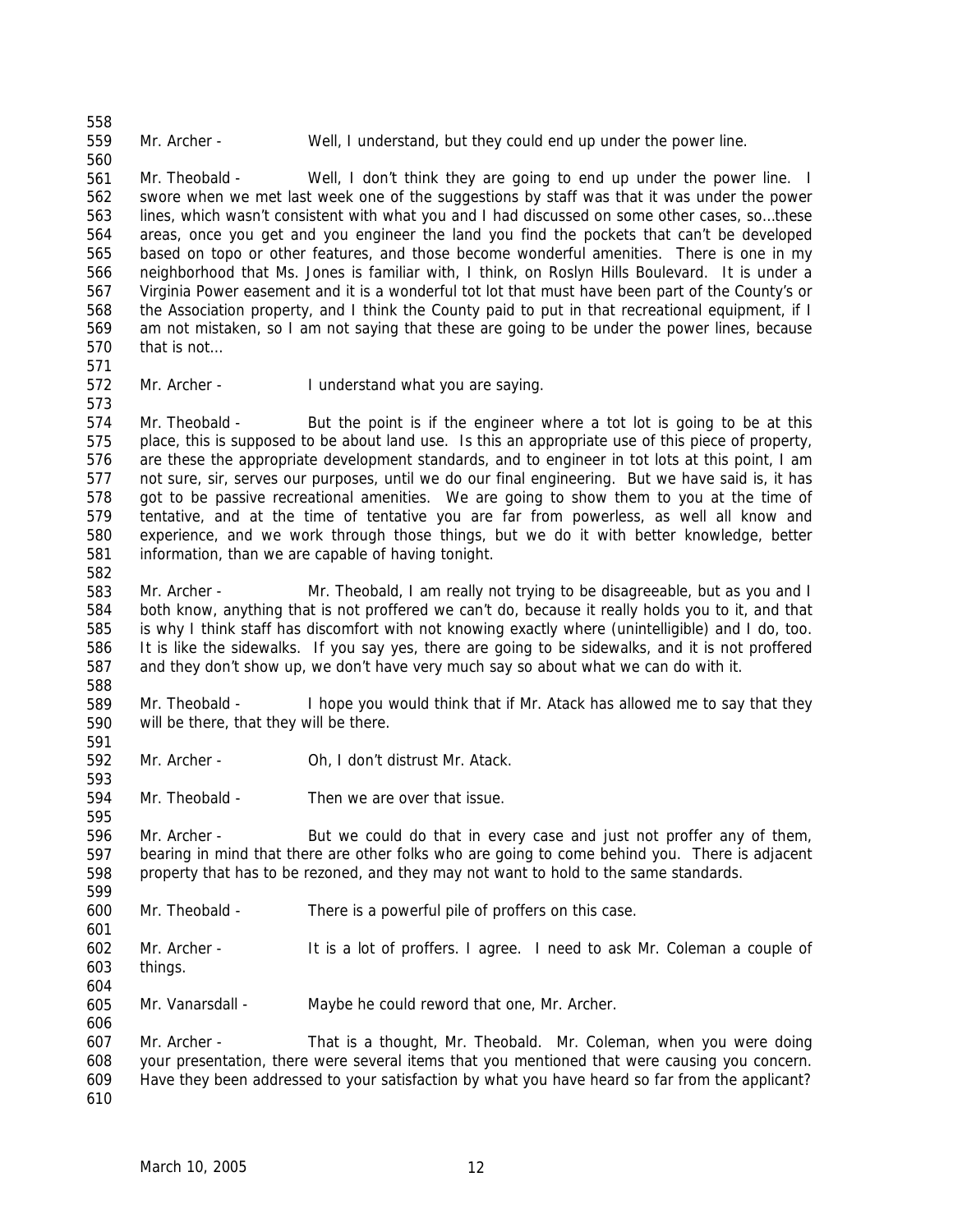Mr. Coleman - As it stands right now, Mr. Archer, we could not recommend approval of

- 612 this application.
- 613

633

611

614 615 616 617 618 619 620 621 622 623 624 625 626 627 628 629 630 631 632 Mr. Silber - I think, Mr. Archer, if I can elaborate on that. With any rezoning request, obviously comes in as a package with a set of proffered conditions. Staff reviews the rezoning request in light of the proffered conditions. Staff often will make suggestions, improvements to the proffers and the applicant typically steps forward and makes improvements. I think you have to look at whether they have come far enough or not. I don't think in every single rezoning case are we able to get 100% of what we think is appropriate. Ideally that is what we would like to get. I think in this particular case we feel like the applicant has come a long way, but we feel like there are still some things that need to be accomplished in this request. There are still some things we feel need to be worked on. I think the developer more than likely will do many of the things that he says he is going to do. I think it is just a matter of working with him to get that comfort level up to where we think it should be. I think proffers like the last proffer that deals with the compatibility, yes they are showing us Magnolia Pointe. They are, I believe, very quality homes. They have done a wonderful job in there. I think they have a proffer that says that these homes proposed will be compatible with those maybe doesn't go far enough. I think they could say that they would have similar homes for these and give us examples of those homes, so those illustrations that were shown tonight, and say that they will look similar to these instead of compatible with this. So, I think there are some things we can continue to work on. I would think the applicant probably is willing to continue to give consideration to these matters.

634 635 636 637 638 639 Mr. Archer - Thank you, Mr. Silber. That is about what I was trying to resolve between the applicant and Mr. Coleman. Staff is not recommending approval of this case as is, Mr. Theobald, and we are at a situation now where I feel like the remaining properties that have to be developed around this property will want to take on the same characteristics that are here. Staff is not comfortable with the recommendation and at this point I am not either.

640 641 Mr. Theobald - Well...

642 643 644 645 Mr. Archer - The supporters won't be making any progress, but I will listen to them if you want me to. I am not making a motion yet. I am just sort of stating where we are. OK. Anybody else want to speak in favor? Come on up.

646 647 648 649 650 651 652 653 654 655 656 657 658 659 660 661 662 663 Mr. David Jinnett - I'd just like to say if you guys are leaning towards denying the subdivision, I would want to call attention to one thing that I learned a long time ago. I bought some property on Winfree Road and talked to the County about the County's outlook on Woodman Road that was expected one day to come through the area, and I was told that it was going to be a development driven road, and the explanation I got was the County would love to see that road going in, but they weren't going to put it in at their own expense, and so I would caution the County to be caution to be careful because we do have an applicant here who appears to me who is proffering to pay for a significant portion of Woodman Road. I believed he has got an approved A-1 subdivision. I am an adjacent land owner. I would like to see high quality development by the way, so I am happy that you guys are asking for a lot, but I think that is a very important factor, if he puts an A-1 subdivision in, I don't know that Woodman Road will get improved. I don't know that it will get improved to the extent they are proffering now, so I just want to remind you guys that that is what you have been telling us for a while, and that is a very expensive road to build. I personally feel, I see a couple of R-3 requests on this plan tonight. This is a slightly less density request, I believe, and I feel like it is a pretty reasonable density that the applicant is asking for in this area, and I think there is a high demand for housing in this area from the community. I noticed one thing you were talking about was the side-load garages. When you have these size lots, you can only put those on certain lots, corner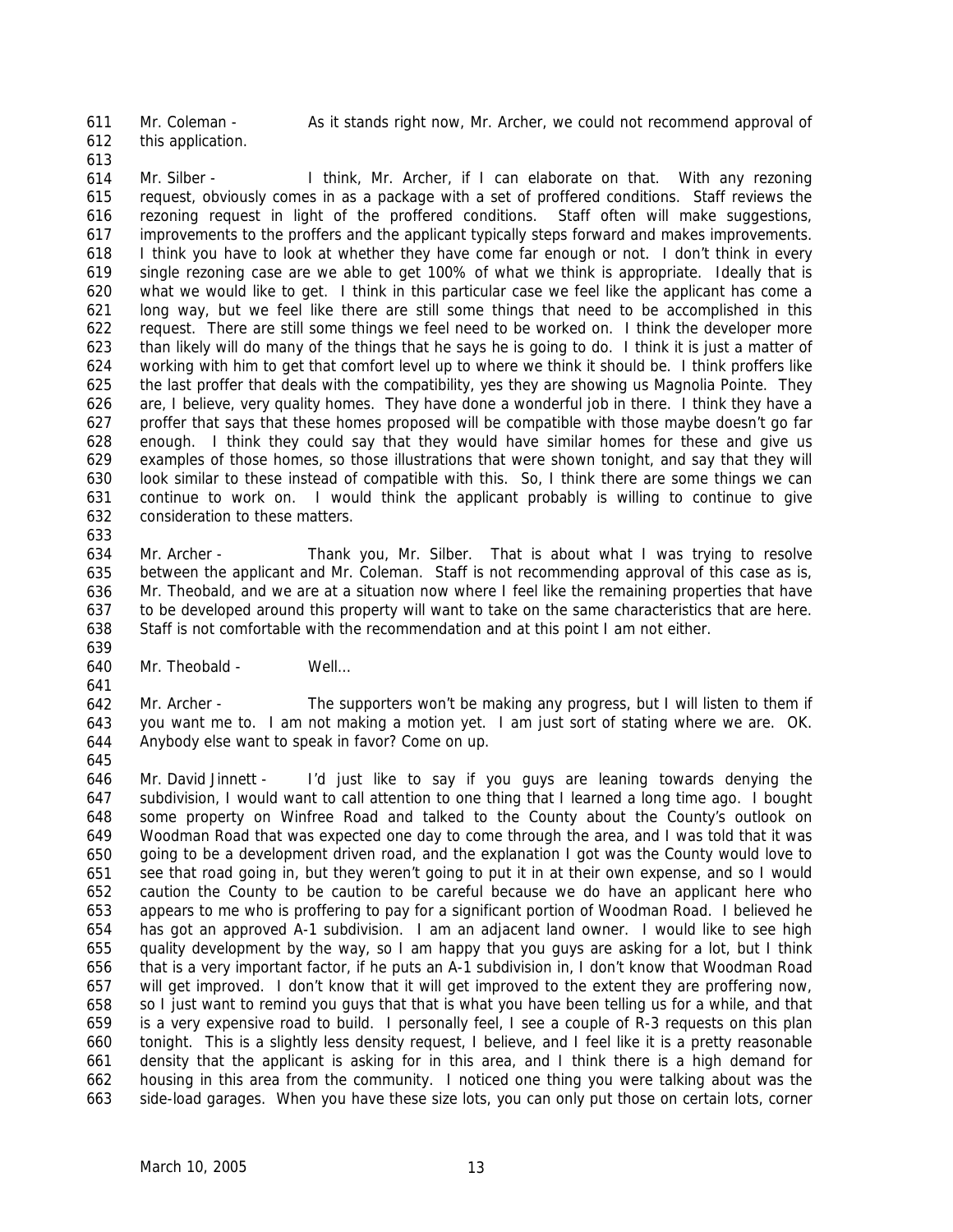664 665 666 667 668 669 670 671 672 lots, and in some cases when houses line up in certain ways you can get a drive way in and pull into the side of a house, but you can't just put them anywhere. So, I imagine that is why they are being careful about that. I would just like to say as a land owner on Winfree Road and a contracted land owner adjacent to this property that it appears to be a quality development and I can't speak to some of the proffers that you all are asking about, and I know you guys have gone to bat for me on some access issues, which I appreciate very much, but I just really wanted to mention that I do feel like the improvement to Woodman Road is quite significant, and I wanted to make sure that we took that into account when we were looking into what the applicant was proposing.

- 674 Mr. Archer - Thank you, Mr. Jinnett. I appreciate it.
- 676 Mr. Vanarsdall - Did you state your name?
- 678 Mr. Jinnett - David Jinnett. J I N N E T T.
- 680 681 682 683 Mr. Archer - Mr. Jinnett, also, let me say we weren't making any absolute statement that all garages had to be side-loaded. The statement was they were encouraged to be sideloaded and that means some, and I understand that you can't do all of them. Mine is not sideloaded, because I couldn't get in my yard.
- 685 686 Mr. Jinnett - When I was listening to the discussion, I figured that is part. I don't know if you mentioned that, but I think that is probably why they are careful to proffer it.
- 688 689 Mr. Archer - Well, Mr. Theobald did say there would be some in all likelihood and I can understand that. I appreciate your comments.
- 691 692 693 Mr. Vanarsdall - Would anyone else in the audience like to speak on this case? Do any Commissioners have any more questions?
- 694 695 696 697 698 Mr. Theobald - I would say, Mr. Archer, that one of the suggestions that Mr. Silber made about tightening up the proffer on the architecturals we are certainly prepared to do in terms of making it similar to and using illustrations that were on the power point tonight that is absolutely what we intend to do, and in fact these homes start at \$300,000 plus, so sure, that is clearly something we would be happy to do.
- 699

673

675

677

679

684

687

690

- 700 701 702 703 704 705 706 707 708 Mr. Archer - Mr. Theobald, let me clear the air about one thing first. I am not going to deny this case. That is not something I want to do and I am very much aware of the A-1 Subdivision that we approved sometime ago, but we are at a point where I feel like we are moving in the direction to where we are accomplishing some things, but staff as you have heard is not satisfied with where we are right now. And I feel as though we can approach making this work, I honestly do, and in doing so I honestly think we can solve a lot of the problems, access issues and what not that did come up when we did the subdivision case, and there are a lot of people that can be helped by this, but I don't feel like we are at the point right now where we can do it. I want to do it. Would love to be able to recommend it to the Board.
- 709

710 711 712 713 714 715 716 Mr. Theobald - Mr. Archer, the staff is asking for 20 conditions. We have done 16. There apparently is no such thing as a compromise on these points and we are reaching the point in your district if we don't do every single point that staff wants, we are being denied, and so we are not going to get to the point where every time the staff report comes out we just sign it and send it back, and say it is OK. I mean, we are the developers and we are the builders, and they have good ideas, and they are planning professionals, but they wanted cash proffers. That was in the staff report. I didn't hear any discussion about that tonight. But we are going to pay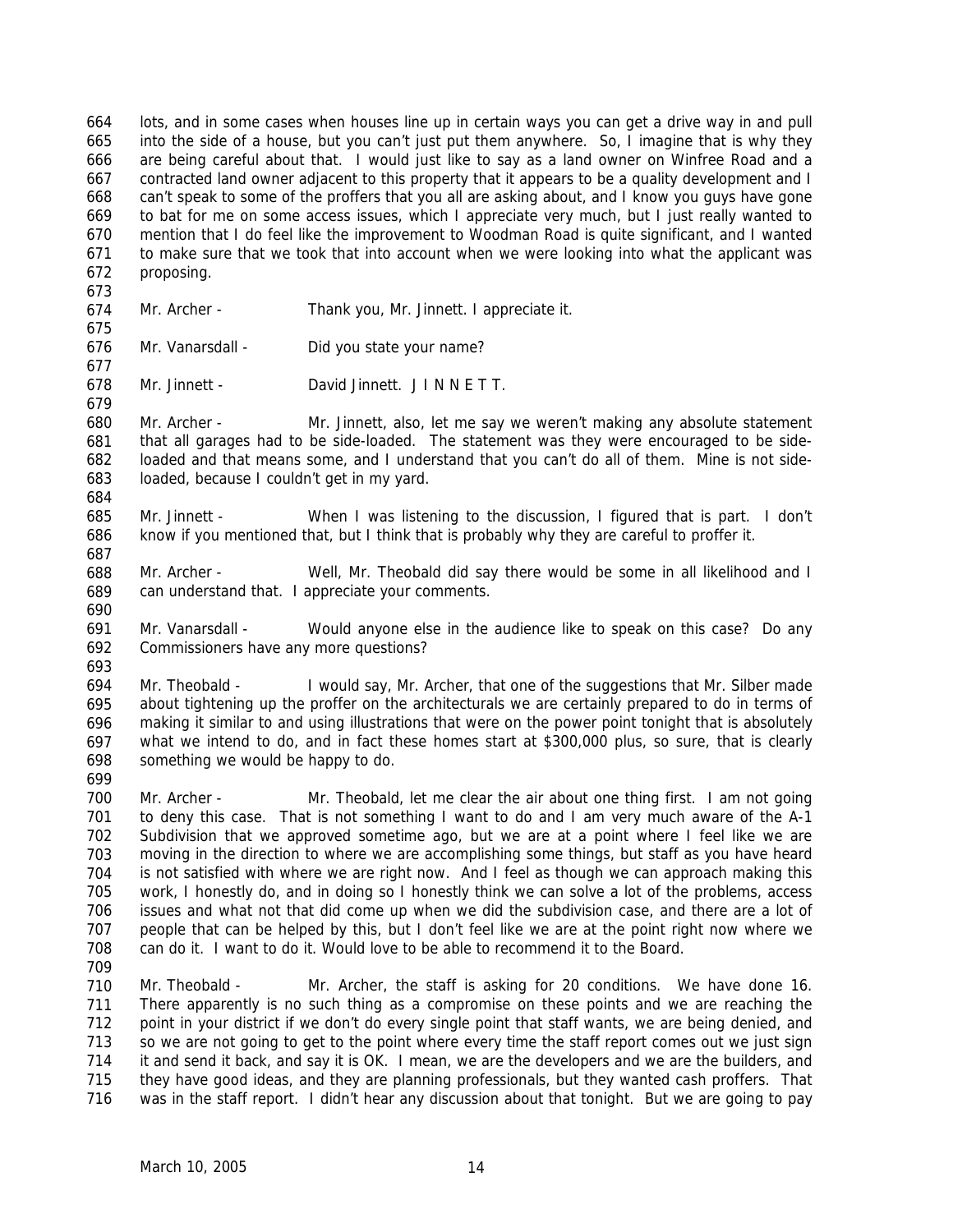717 718 in off-site road improvements and water and sewer extensions will exceed the amount of cash proffers the County is looking for.

719

725

720 721 722 723 724 Mr. Archer - I think we are getting into the impact fees and you know cash proffers are something that you have to propose for us. And I am not asking that we get 100% on everything, but there are issues here that I think we are apart on that we could come a lot closer to being together on and we could make a recommendation for this case, but at this point I don't think we are, and I think we can negotiate some more on what has to be done.

726 727 728 729 730 731 732 733 734 735 736 Mr. Theobald - Well, Mr. Archer, in all due respect, when we were deferred last time and we sat down, all we did at the last meeting was Mr. Coleman read the six things we hadn't done from the staff report, and if that is further negotiation, we don't need to do that again. We really don't. We are not in a position to buffer against the power lines. We are not in a position to do standard curb and gutter. We better defined the product, I think, per Mr. Silber's suggestions. We are not prepared to offer a cash proffer and we will do some sidewalks in that thing. All of the things we have discussed tonight, that is probably the one thing that if we worked a little harder we could probably figure out where those sidewalks would go between now and the Board, but these other things, I just don't see changing, and if you don't think the totality of it is a good idea for the County, then unfortunately that is going to be your decision.

737 738 Mr. Archer - Well, Mr. Theobald, you said there are things we suggested that you are just not willing to move on.

739 740

741

Mr. Theobald - That is exactly correct.

742 743 744 745 746 747 748 Mr. Archer - And I understand that, and I appreciate you being candid about it and at the same time, staff is saying that they think you should be able to offer some relief on it, and based on not doing that, they are not recommending approval. And I think this is a nice subdivision that would be an asset if we can get it to the point where, and I am not asking for 100% on everything. I am slowly becoming convinced that the 3-foot rolled face curb and gutter may be an asset and looks a lot better than what it used to look like, but some of these issues I think, that if you think about a little bit more, we could come closer on.

749

754

756

750 751 752 753 Mr. Branin - Mr. Archer, may I ask Mr. Theobald a question. In the proffer on the playground, there was concern of putting it underneath the power line, if you aren't planning on putting it under the power line, can't you proffer that we will put it somewhere in the subdivision excluding under the power line?

755 Mr. Theobald - Great idea. Absolutely.

757 758 759 Mr. Branin - And the other proffer that Mr. Archer is concerned about with the sidewalks, can't you give a percent?

760 761 762 Mr. Theobald - I don't know if I can give a percent. I think we could say that there would be at least an internal pedestrian access system.

763 Mr. Branin - But we can proffer that. You can proffer that as well.

765 766 767 768 Mr. Theobald - Sure. What that can mean is, in other subdivisions it doesn't necessarily mean on both sides of the street. Sometimes it is on one, but not the other. Sometimes it is not all the way around the cul-de-sac, but it does provide the connectivity to get people from one place to another. Sure.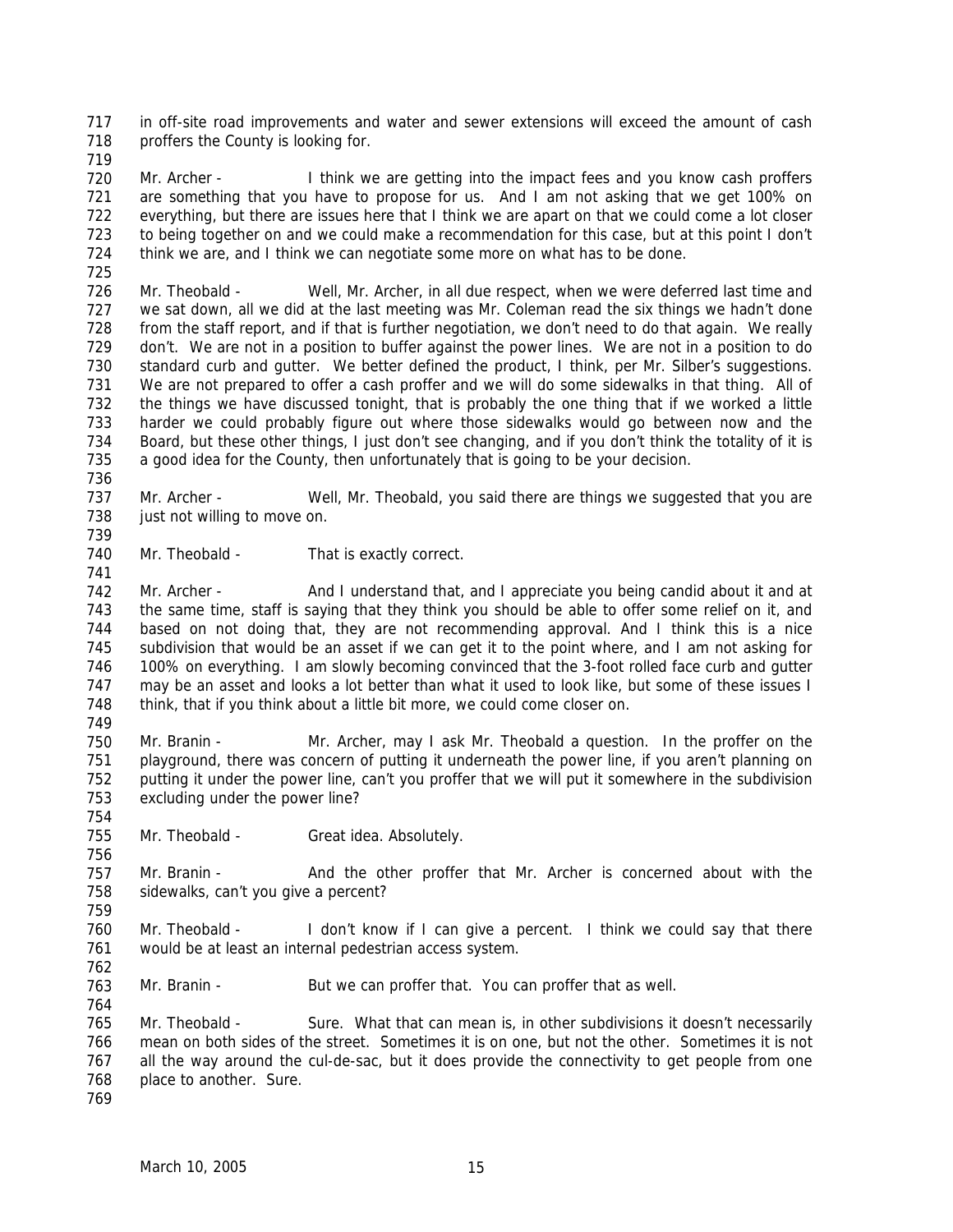770 771 772 773 774 775 776 777 778 779 780 781 782 783 784 785 786 787 788 789 790 791 792 793 794 795 796 797 798 799 800 801 802 803 804 805 806 807 808 809 810 811 812 813 814 815 816 817 818 819 820 821 Mr. Jernigan - Put a four-foot sidewalk on one side of each street? Mr. Theobald - In cul-de-sacs? I think we are trying to get folks a little more comfortable, but there will be an internal pedestrian access system. Mr. Vanarsdall - There ought to be something you can do with 23. Mr. Theobald - Well, I think Mr. Branin's idea is that the tot lot wouldn't be in the power area is a good one. We have talked about No. 24. Mr. Branin - By specifically saying where it is not going to be, still leaves it open in where in the subdivision you want it to be. Mr. Theobald - Correct. Yes. Mr. Archer - There are some other areas that we could put it in that wouldn't be too palatable either, but I think the power lines would be the biggest concern to us. Mr. Theobald - But you would think that somebody who is trying to sell homes in an extensive subdivision would put them in favorable locations rather than unfavorable locations. Mr. Archer - I understand that, but I have also seen some that were in unfavorable locations where there were nice homes, and nobody used them for that reason. Mr. Silber - Mr. Theobald, in regards to the power easement, we do have some proffered conditions that exist dealing with the proximity of homes adjacent to power easements. It may not be a buffer and may be additional setback from that easement, there is just a way of dealing with that, and ….as to how that might come about, but this is not the first time it has been requested nor will it the be the first time it has been offered. Mr. Theobald - It is the first time I have ever seen it, so on the sidewalks I think we would be prepared to say that we would have a pedestrian access system throughout the subdivision and we can show you exactly where that would be, and wouldn't be, with the tentative. Again, some streets that may be on both sides, if it is a main street. Some other streets it may be on one side. Cul-de-sacs we don't typically loop around because they are culde-sacs. Mr. Archer - So, am I hearing you say that you are going to proffer sidewalks? Is that what this ultimately boils down to? Mr. Theobald - We would provide sidewalks and it would not necessarily be a proffer that said "sidewalks on both sides of all streets", but we would have sidewalks. Yes. Mr. Archer - Are you willing to proffer that? Mr. Theobald - Sure. Mr. Archer - On one side? Mr. Theobald - There would be, again, yes, on one side exclusive of cul-de-sacs. Right. Did I say that right? OK.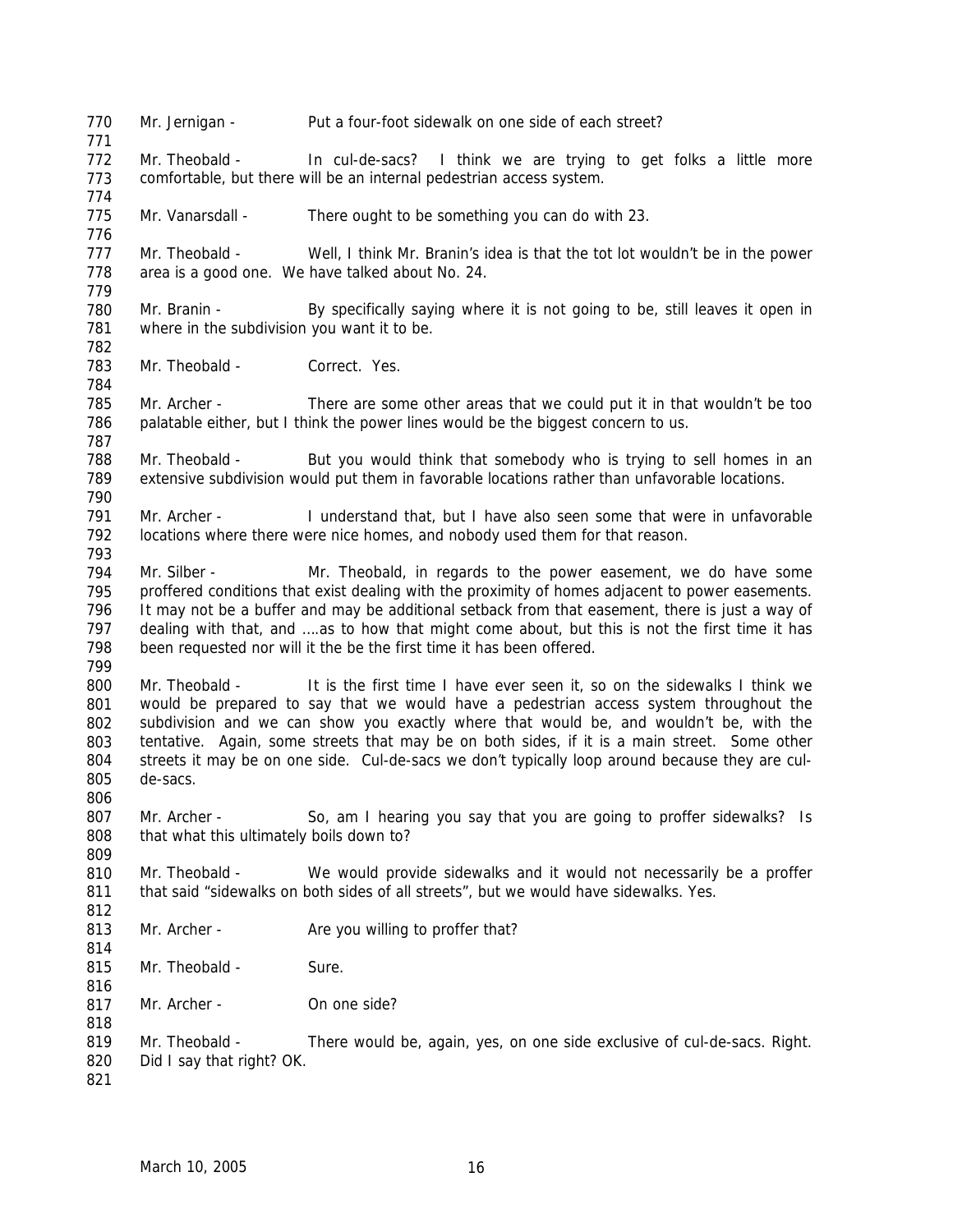822 823 824 825 Mr. Archer - Now, Mr. Coleman, you can stand aside, Mr. Theobald. Where else are there areas that you would like to see improvement? I assume that is one of them and proffering out the tot lot not being under the power lines.

826 827 828 829 Mr. Coleman - I think you have encouraged the standard curb and gutter and that is something we are recommending County wide, so I think that is something we will continue to recommend. Obviously, the conversations that have taken place are progress, but we would want to see the proffer submitted before we could change our position on the case.

831 832 Mr. Archer - In view of the fact that Magnolia Ridge does have the roll face, does that change your opinion about it at all? Has it been a problem ever to your knowledge?

834 Mr. Coleman - In Magnolia Ridge? Not to my knowledge, no sir.

836 837 838 839 Mr. Archer - Mr. Theobald, in taking a position on this, you know we talked about this quite a bit in the last week and there was an indication that there was some changing of minds about whether or not to use roll face instead of standard.

840 841 842 843 844 845 846 847 848 849 850 851 Mr. Silber - Mr. Archer, previously, the County allowed 2-1/2 foot cross-sections of roll-face as standard and now they have changed to a three-foot cross section, which does provide for slightly more gradual slope in the driveway. It has still been our experience that depending on homeowners personal preference, some still find that a difficult curb to negotiate, getting into the driveway, in and out, multiple time a day, so they take it upon themselves to modify this and with different techniques and we can share some of those with you, but the three foot section is an improvement over the 2-1/2 foot section. I think staff still prefers to see the standard curb and gutter with the driveway cut and apron, and it does cause challenges for the developer to locate that on lot, because they don't know exactly where the driveway is going to be, so it does take some pre planning to determine where that driveway is going to be, where the garage is going to be for that house. There is no question that it does create some challenges for the developer and the builder.

852

855

857

830

833

835

853 854 Mr. Archer - But we would rather see standards other than roll face? Mr. Theobald, can you respond to that?

856 Mr. Vanarsdall - Mr. Archer, the 2-1/2 foot is where...

858 859 860 861 862 863 864 865 866 867 868 869 870 871 872 873 874 Mr. Atack - Excuse me, Mr. Archer, and Mr. Theobald begs me not to go to the podium. It effects my end result and his reputation, generally, but this curb and gutter issue is one in which is a minor detail. Henrico County has had problem with two foot, 30 inch curb and gutter for years. It does cause cars to bottom out if the lots aren't graded right. We use the three feet curb and gutter roll face curb and gutter. It is accepted by VDOT. We use it in all municipalities. It is much more aesthetically pleasing. We have used it probably over 2,000 lots from Innsbrook to Crossridge to Magnolia Ridge. We have used it in all communities. In all due respect, it isn't that big a deal. You want to put standard curb and gutter in. Fine. We will put standard curb and gutter in. The homeowner doesn't like it. It causes problems, consternations, but you know what, folks? If it is developed properly, if the developer puts it in correctly and uses a 3-foot roll face curb and gutter, it is a superior product. It is aesthetically more pleasing. It is a matter of how it is installed and the quality of the development. Mr. Theobald showed you the pictures of the community we developed since 1995, over thousands of homes in Magnolia Ridge. We had no problems with that roll-face curb and gutter, and the reason really is I think a lot of developers didn't know how to use it, to put it in, and the County has consternation. When a resident calls up and says "My car is bottoming out" and, as Mr. Silber said, I have seen in communities, and I think you said you had seen residents attempt to correct it themselves. But,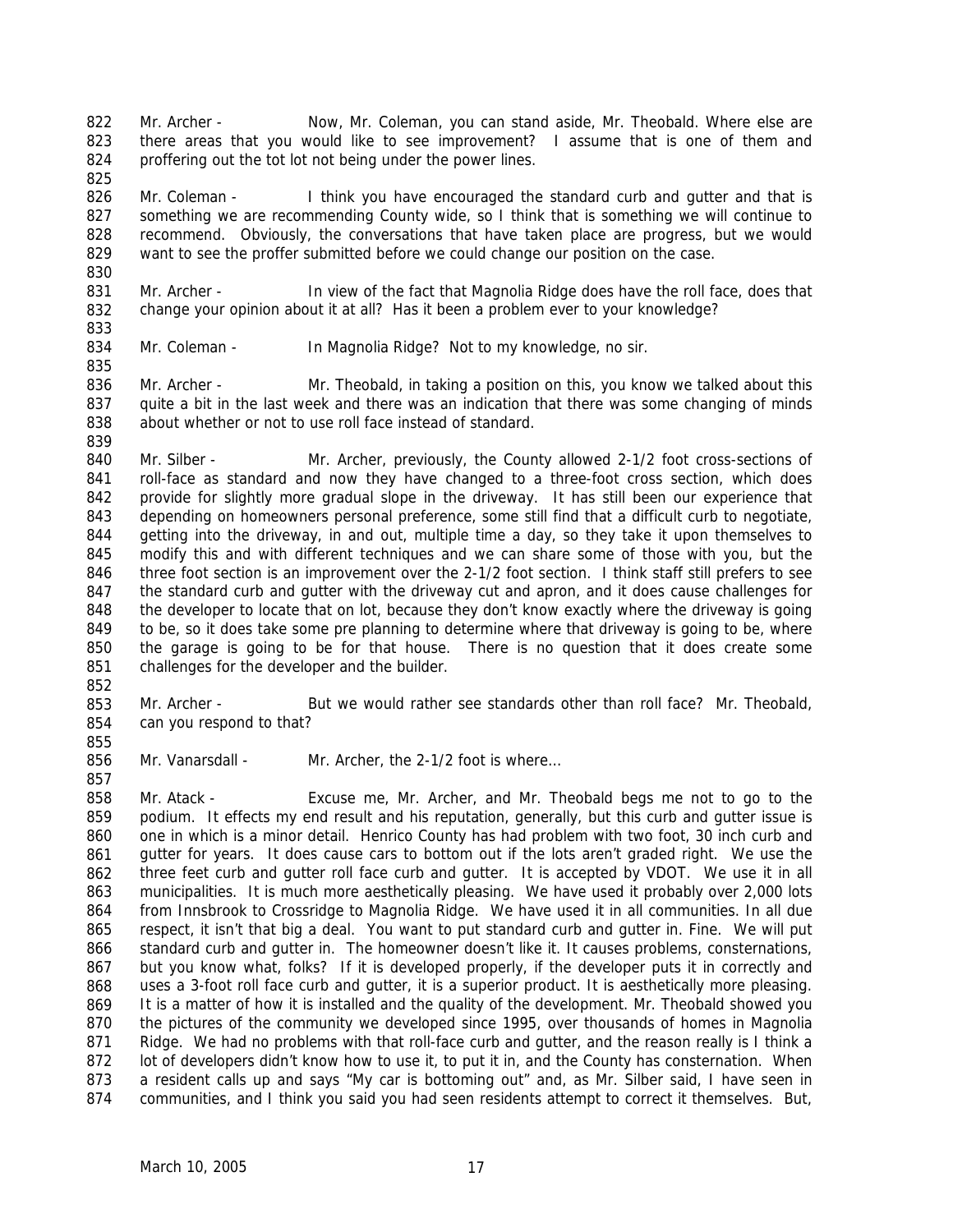875 876 877 878 879 if properly installed, it is a superior product. As I said it, we have probably used it in 2,000 lots in just the past couple of years, award-winning companies in Innsbrook and Crossridge, and every magisterial district in the County that we develop in we use it, but in all due respect to you folks here, you want standard curb and gutter. Fine. We will put standard curb and gutter.

880 881 882 883 884 885 886 887 Mr. Archer - Mr. Atack, what I am trying to get, and I think you understand this, when we have previously passed cases along to the Board and the argument comes up again about standard curb as opposed to roll face, and I understand what you are saying, and in fact I appreciate it. It does look nice from the pictures I have seen it in Magnolia Ridge and I have ridden through there many times. But it causes me concern, and then we get to the Board and we end up in the same place that we are now. It doesn't do you any good and it doesn't do us any good, so I am trying to resolve it to the point that when we finally do dispose of it, everybody can be happy with it.

888

896

898

889 890 891 892 893 894 Mr. Atack - I am not sure of your point, Mr. Archer. At the Board Tuesday night, they approved a case with roll face curb and gutter. I don't know what the Board's position is. I don't understand the staff's position. I don't understand the County's position. The Ordinance allows it. VDOT allows it in the State of Virginia. As I said, properly installed, and the County changed the standard, it is a superior product, but…

895 Mr. Vanarsdall - Is it harder to locate the driveway with the standard curb and gutter?

897 Mr. Atack - Yes, sir. Absolutely.

899 900 Mr. Archer - You don't have to do any relocation is what I always heard.

901 902 903 904 Mr. Atack - It makes it a lot easier to landscape because you have flexibility to move a driveway two feet or two inches, to allow for better landscaping. That is correct, Mr. Vanarsdall. That is the aesthetic benefits of it.

905 Mr. Kaechele - There is a cost savings as well, with the roll face. Right?

906 907

908 909 910 911 912 913 914 Mr. Atack - Yes, sir. There are two economics scenarios on that, Mr. Kaechele. It is less expensive to put in roll face curb and gutter versus a concrete apron; however, you have to use more drop inlets when you use roll face curb and gutter, because it will not accommodate as much drainage as standard curb and gutter, so there is balance. As far as the development community, it is not an economic decision, it is really aesthetics. The market prefers it. The County has had problems with it in the past, and I think there is some consternation in the County, should we allow it or not. I have never seen when properly installed that it was not to the benefit of everybody.

916 917 Mr. Branin - Mr. Atack, the problems the County has had in the past, was it with the two foot or the…

918 919 920 921 922 923 924 Mr. Atack - Yes, sir. There are two problems. One is the smaller section is the single biggest problem and there is another problem. If the builder doesn't put that driveway in properly behind it, that is a bobbing in and out ability that comes through also, so there is a responsibility on the builder/developer to make sure from the time he goes over that curb that the driveway has some continuity to it, but the single biggest problem, absolutely, has been the width of the curb and gutter.

925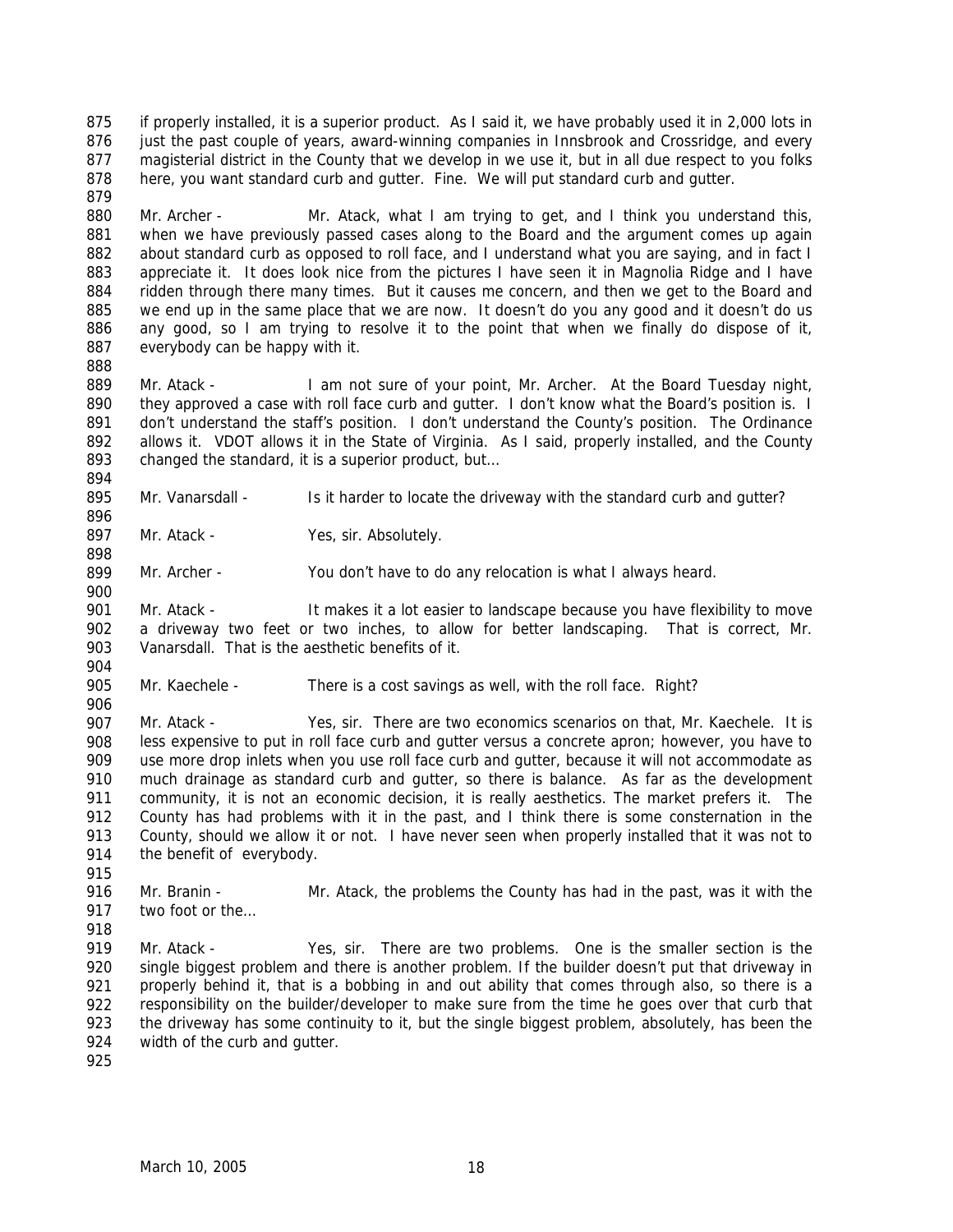926 927 928 Mr. Silber - Mr. Atack, you were mentioning landscaping a minute ago. Is there a reason why there is a landscaping strip proposed on one side of the road and not on the other side?

930 931 932 933 934 935 936 937 Mr. Atack - I don't know if one, Mr. Silber, why. It is not of consequence to us. Mr. Theobald just pointed out that we have a common area on both sides, that we would typically, in fact, if you go into Magnolia Ridge today and JEB Stuart Parkway, and there is a white vinyl fence and trees planted on the inside of that and the sidewalk. None of that was proffered. We put all of that in for the aesthetic benefits and now that it is 10 years old, it is has some maturity and it has some canopy, and Mr. Silber we would be glad to have a mirror image of the landscaping proffer that we put on one side that we put on the other. We would do it natural anyway.

- 938 939 940 941 942 Mr. Silber - Woodman Road, when it is all said and done, will tie all the way from Route 1 all the way over to Greenwood Road, and I think this Road is going to carry traffic. It is going to be a gateway into this area, and I think it needs to look the same on both sides and needs to look nice, and so it just may raise a question and say you are going to do something on one side and not the other.
- 943

949

959

963

965

967

969

972

974

929

944 945 946 947 Mr. Atack- I agree with your concept as far as the importance of Woodman Road extended and how it will affect the gateway, and I agree with that 100%. Mr. Theobald, I apologize.

948 Mr. Silber - You were somewhat more agreeable than Mr. Theobald.

950 951 952 Mr. Theobald - Isn't that just always the way. They've got the spear in your back, and then they get to the microphone.

953 954 955 956 Mr. Archer - Let me see if I can summarize some things, things I think we have agreed to, but I don't know whether or not we have. All right. There will be some side loading garages.

957 958 Mr. Theobald - There will be some side loading garages on those lots that will accommodate them.

960 961 962 Mr. Archer - The roll face curb and gutter, Mr. Atack says he can go either way. Maybe we can convince the Board that that is OK, but you are willing to do either/or, if it comes to that? OK. You are willing to proffer out the tot lot from the power lines.

964 Mr. Theobald - Correct.

966 Mr. Archer - There will be interior sidewalks, pedestrian walkways.

968 Mr. Theobald - On one side of the street, minimum.

970 971 Mr. Archer - We are getting somewhere. And you are agreeable to the landscaping that Mr. Silber was discussing.

973 Mr. Theobald - Right. What was the first point? I didn't write it down.

975 Mr. Archer - Garages.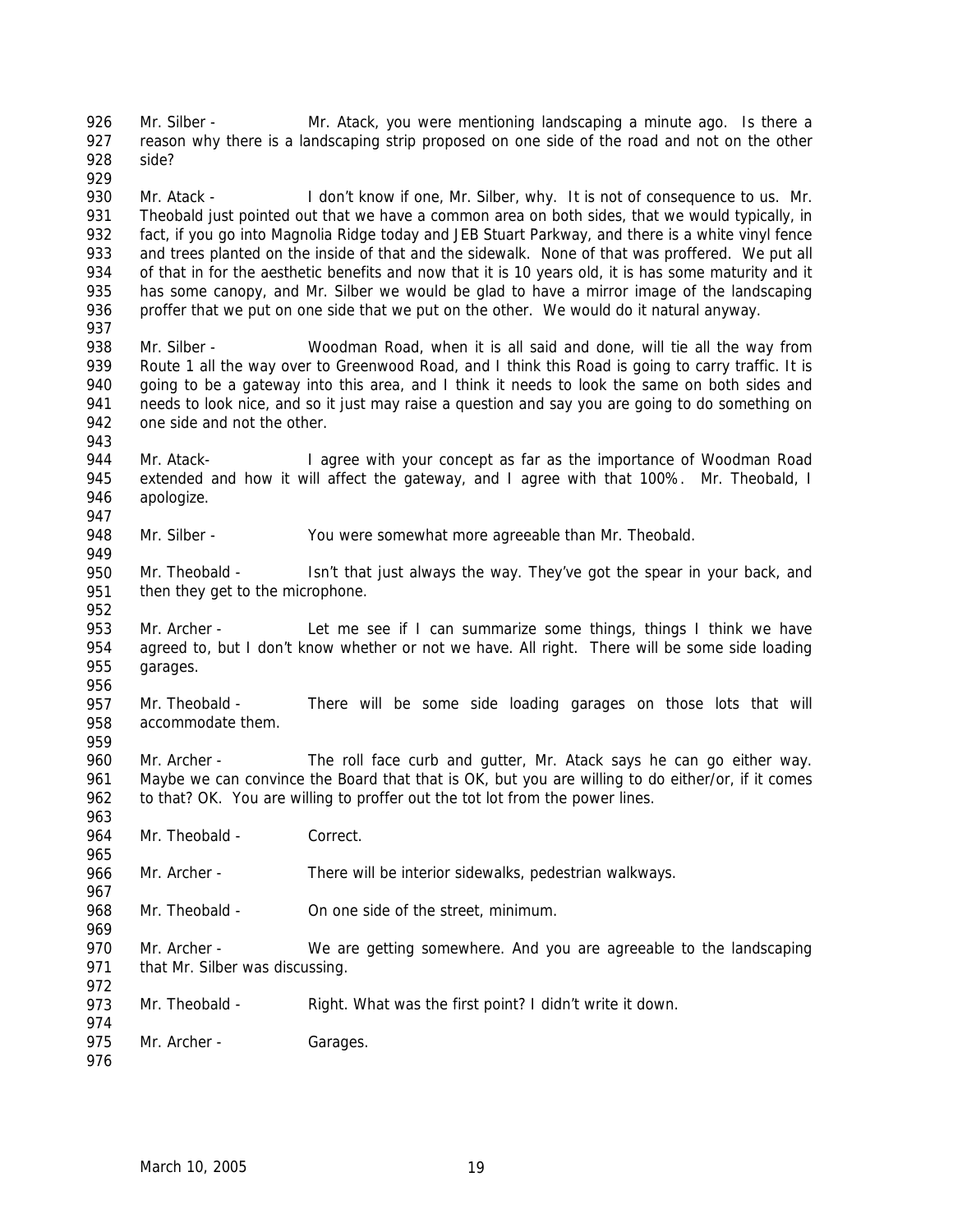977 978 979 980 981 982 983 984 985 986 987 988 989 990 991 992 993 994 995 996 997 998 999 1000 1001 1002 1003 1004 1005 1006 1007 1008 1009 1010 1011 1012 1013 1014 1015 1016 1017 1018 1019 1020 1021 1022 1023 1024 1025 1026 1027 1028 Mr. Theobald - That's it. OK. And then, also, the compatibility that the houses would be similar with the architectural design materials to the homes in Magnolia Ridge Subdivision, examples of which will be attached to the power point presentation. How are we doing? Mr. Archer - Let me look at my notes just a little bit more. Mr. Kaechele - Mr. Theobald, the illustration of those homes, are they larger than 2,000 sq. ft. in size? They could be compatible or similar but smaller. Mr. Theobald - Could be. We are proffering a minimum of 2,000 sq. ft. and those ranged… Mr. Silber - Mr. Theobald, we appreciate you working with us tonight. I just wish we could have done this the past week, but we appreciate you working with us. I think the only thing that I know, one of the items, Mr. Archer, that is still outstanding is that it will have impact on schools, and they indicated they will be escrowing some funds for an extension of JEB Stuart Parkway, so the County, I guess would, at some point, be able to use those funds to extend Woodman Road that ties into JEB Stuart that ties into Route 1. I think we would like to continue to work with Mr. Atack and Mr. Theobald, at some point in time before this is acted on by the Board, relative to the impact on schools, but I think the other issues they seem on track tonight. Mr. Archer - The negotiation was good, wasn't it? Mr. Theobald - Yes, sir. Mr. Archer - I am of the same mind Mr. Silber is and I don't want to prolong this any more than we have to, and I don't see where it would do us any service at all to defer it again, but I appreciate the fact that you had to acquiesce in some, Mr. Atack, and we appreciate that. And being mindful of the fact that I think the case may still have to be made as far as roll face. I am going to look at some more of that. Mr. Theobald - OK. Fair enough. Mr. Archer - But the items that you agreed to proffer tonight... Mr. Theobald - We have two choices. Either I can sit down and start drafting or I can just refile them tomorrow. I need to attach the photos, which are now are on a disk back here, and things like that. Mr. Archer - We have a gentlemen's agreement. Mr. Theobald - We do, sir. Mr. Archer - Anybody else want to ask any questions? With that, Mr. Theobald, and staff, and bearing in mind those things that may have to be worked out before we get to the Board, I am going to move to recommend approval of Case C-6C-05 to the Board. Mr. Jernigan - Second. Mr. Vanarsdall - Motion made by Mr. Archer and seconded by Mr. Jernigan. All in favor say aye. All opposed say no. The motion passes.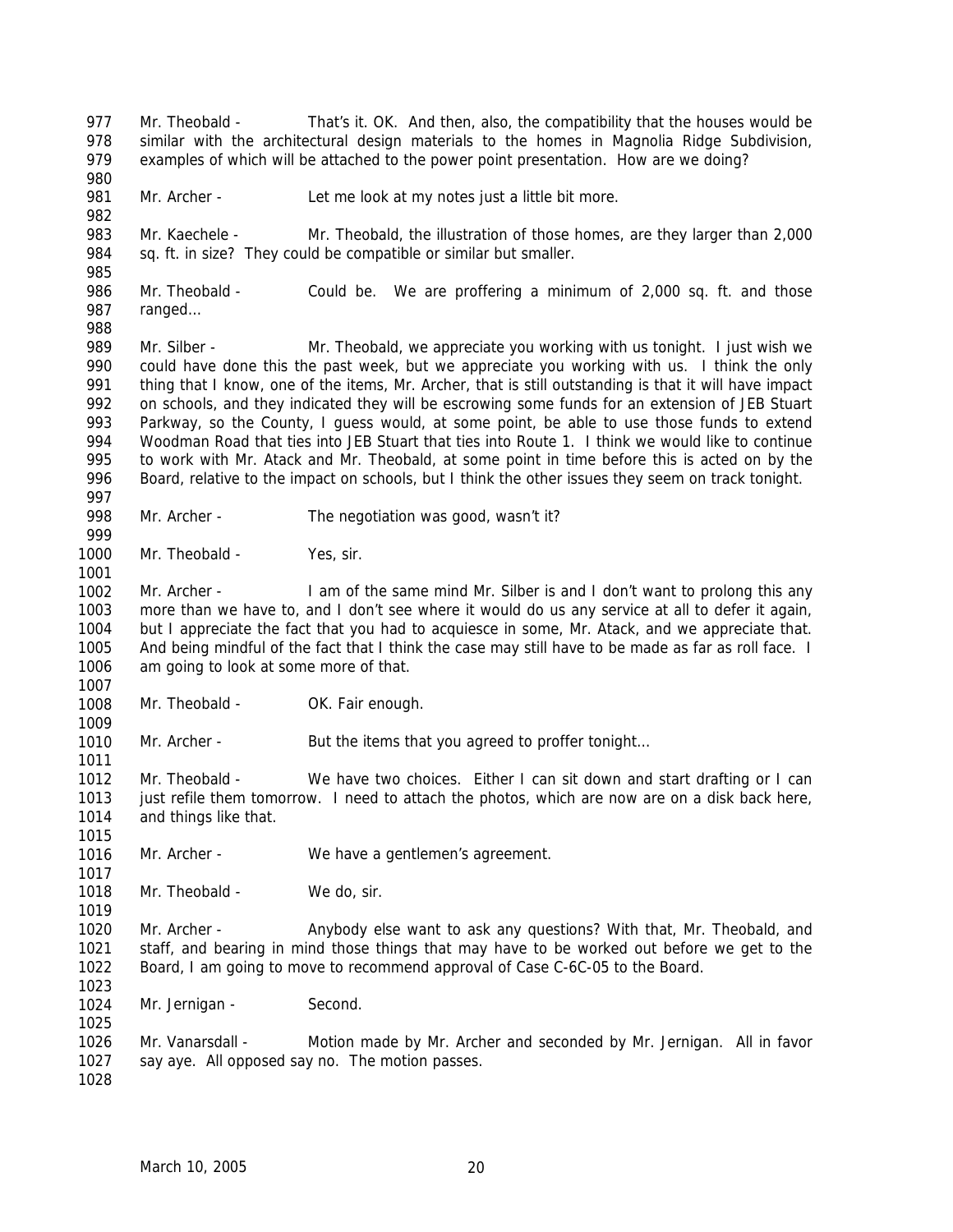**REASON:** Acting on a motion by Mr. Archer, seconded by Mr. Jernigan, the Planning Commission voted 5-0 (one abstention) to recommend that the Board of Supervisors grant the request 1029 because it conforms to the recommendation of the Land Use Plan and is appropriate residential zoning at this location. 1030 1031 1032

1034 1035 Mr. Silber - Mr. Archer, Mr. Coleman is going to need to waive the time limits on the proffers.

1037 1038 1039 Mr. Archer - When were they accepted? March 8? I move to waive the time limits on the proffers dated March 8, 2005.

1040 Mr. Jernigan - Second.

1042 1043 Mr. Vanarsdall - Motion made by Mr. Archer and seconded by Mr. Jernigan. All in favor say aye. All opposed say no. The ayes have it. The motion passes.

1045 1046 The Planning Commission voted to waive the time limits on Case C-6C-05, James Theobald for Atack Properties, Inc.

1047

1033

1036

1041

1044

# 1048 **Deferred from the January 13, 2005 Meeting:**

1049 1050 1051 1052 1053 1054 1055 1056 1057 **P-1-05 David Redmond for Mid-Atlantic Commercial Properties, LLC:** Request for a Provisional Use Permit under Sections 24-58.2(a) and 24-122.1 of Chapter 24 of the County Code in order to operate a retail drug store 24 hours per day, on Parcels 816-714- 4637 and 816-714-5217, containing 2.11 acres, located on the east line of S. Laburnum Avenue approximately 300 feet north of Williamsburg Road (U. S. Route 60) and the north line of Williamsburg Road (U. S. Route 60), approximately 170 feet east of S. Laburnum Avenue. The existing zoning is B-1 and B-3 Business Districts and O-2 Office District. The Land Use Plan recommends Commercial Arterial, Commercial Concentration and Suburban Residential 2, 2.4 to 3.4 units net density per acre. The site is in the Airport Safety Overlay District.

1058

1059 1060 Mr. Vanarsdall - Is anyone in the audience in opposition to this case? No opposition. Good evening, Mr. Tyson.

1061

1062 1063 1064 1065 1066 1067 1068 1069 Mr. Tyson **-** Good evening, Mr. Chairman, Mr. Kaechele, Mr. Secretary, members of the Commission. The subject property is located along Laburnum Avenue, in an area that is predominantly zoned for business uses, but is immediately adjacent to residential zoning. The two existing buildings consisting of the former Popeye's fast food establishment and a bank would be torn down to allow the development of a Walgreen's with a drive-thru pharmacy. The applicant has submitted a Provisional Use Permit (P-1-05) to permit 24-hour operation of the business. The Board of Supervisors has deferred action on the companion rezoning case pending the outcome of this PUP application.

1070

1071 1072 The Land Use Plan recommends Commercial Arterial and Commercial Concentration for the site and overall the proposed retail use is consistent with the designation of the Land Use Plan.

1073

1074 1075 1076 1077 The applicant has submitted a site plan for the development and according to the applicant, the location of the proposed drive-thru is due to the programmatic needs of the store and due to the site's shape and vehicular access points.

1078 1079 1080 In an effort to mitigate potential impacts on the adjacent residential neighborhood, the applicant has proffered in their rezoning case an 8' high masonry wall along the eastern property line adjacent to the residential properties and Japanese Cedar evergreen screening.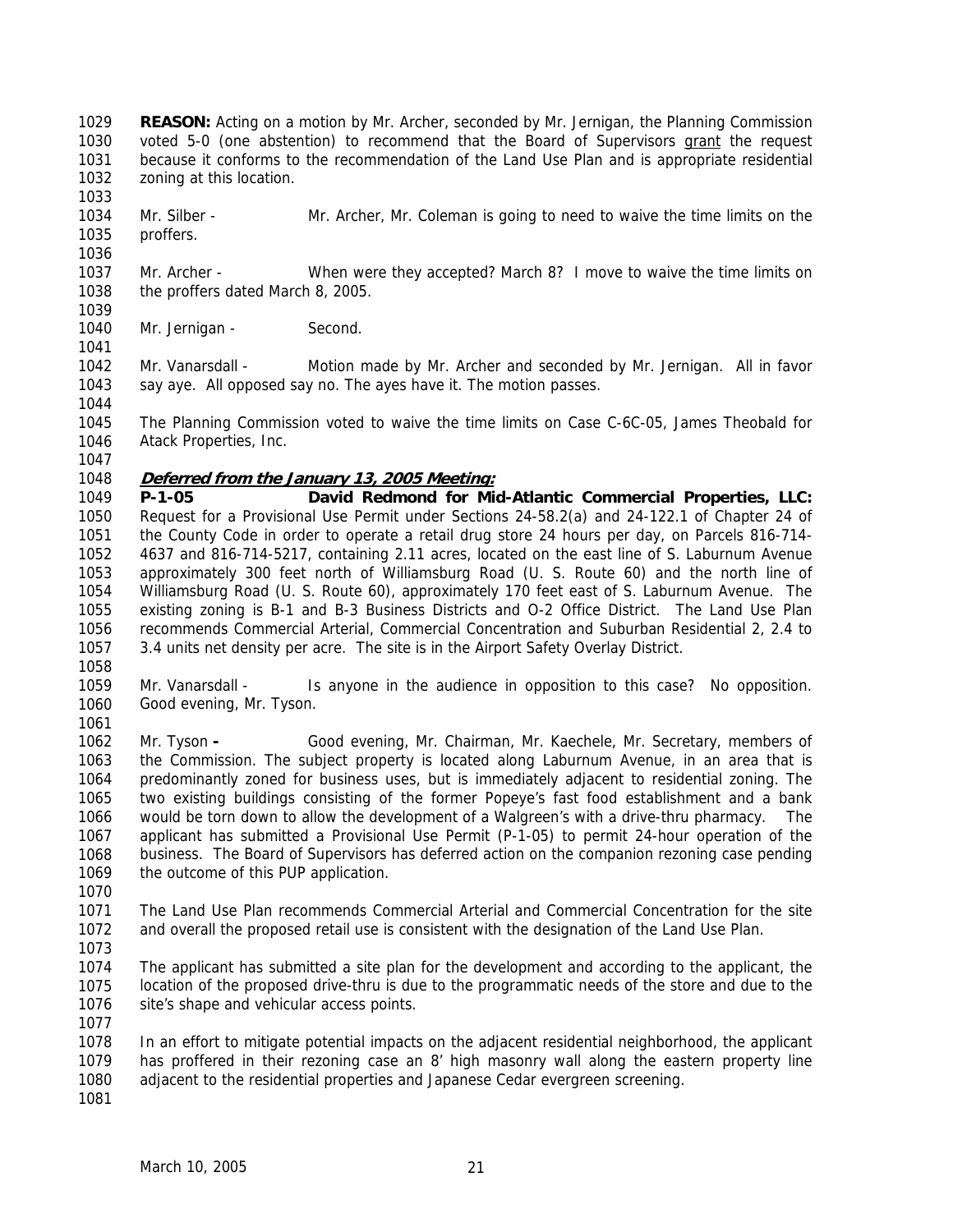1082 1083 1084 1085 1086 1087 Overall, the redevelopment of this site could be beneficial to the Laburnum Avenue and Williamsburg Road area. The Virginia Heights Neighborhood Association submitted an email saying that its membership was in support of the application, and an immediately adjacent property owner contacted me and expressed strong support of the proposed use, including the 24-hour use.

- 1088 1089 If the Commission finds that the proposed use is acceptable, staff originally recommended the following conditions:
	- 1. This permit shall apply only to the 24-hour operation of a retail drug store.
- 1091 1092 1093 1094 2. The applicant shall schedule a security survey and comply with the recommendations of the CPTED unit of the Division of Police. (Mr. Redmond, who is representing the applicant, has submitted a letter to you saying that they are willing to meet with CPTED and go through that survey process.)
	- 3. The facility's windows shall not be tinted in order to permit surveillance of the property.
	- 4. The owner shall install a video monitoring system as outlined in the staff report.
- 1097 1098 1099 1100 1101 5. Staff originally had a condition that the drive-thru pharmacy window would not operate between the hours of 11:00 p.m. and 6:00 a.m. Given the support that was made by both the property owners' association and the residential neighborhood next door, the commercial character of the corridor, and expressed support by the immediately adjacent property owners, staff is sensitive to the need for Walgreen's request.
- 1103 1104 1105 1106 This concludes my presentation, I would be happy to try to answer any questions you may have. Mr. Redmond is available, representing the applicant, to answer any questions that you might have.
- 1107 1108 1109 Mr. Vanarsdall - Any questions for Mr. Tyson by Commission members? No questions. Thank you, Mr. Tyson. Do you want to hear from the applicant, Mr. Jernigan?
- 1110 1111 1112 1113 1114 1115 1116 1117 Mr. Jernigan - I think we have pretty much worked everything out here. As you know and the applicant knows, I do not normally zone 24 hour next to residential, but this is America and the democratic process took hold, and the majority of that neighborhood, the large majority of it, felt that they would rather have the 24-hour rather than having the possibility of losing Walgreen's as a neighbor, so I am happy with that. We have addressed all of the other issues. The brick wall that I spoke to you about, I noticed in the proffers that there has to be zero at the wall being built on the property line, so that takes care of the wall. So, with that, I am going to make a motion. Mr. Tyson, did you have anything else to say?
- 1119 1120 Mr. Tyson - No, but it sounds as if you are going to be amending our conditions and I just want to make sure that is reflected in the record.
- 1122 1123 1124 Mr. Jernigan - I don't need the brick wall that I had discussed to the outside of the drive-in window.
- 1125 1126 1127 1128 Mr. Silber - Mr. Jernigan, there is a condition, staff had five conditions that were recommended with this request, one of which that we felt was important is No.5 and it indicates the drive-thru shall close no later than 11:00 p.m. and open no earlier than 6:00 a.m. That is a condition that staff felt was important.
- 1130 1131 1132 1133 1134 Mr. Jernigan - Well, Mr. Silber, I tell you, I thought about that and the way I see it is there are a lot of single parents today out there, and if a woman has to come up there that has a couple of kids, I think she is better off to come to a drive-thru than she is to have to carry one and put one on the hip and bring one in at 2 or 3:00 a.m, so I believe the proffer also in here says that the sound will be zero at the 8-ft. wall.

1090

1095 1096

1102

1118

1121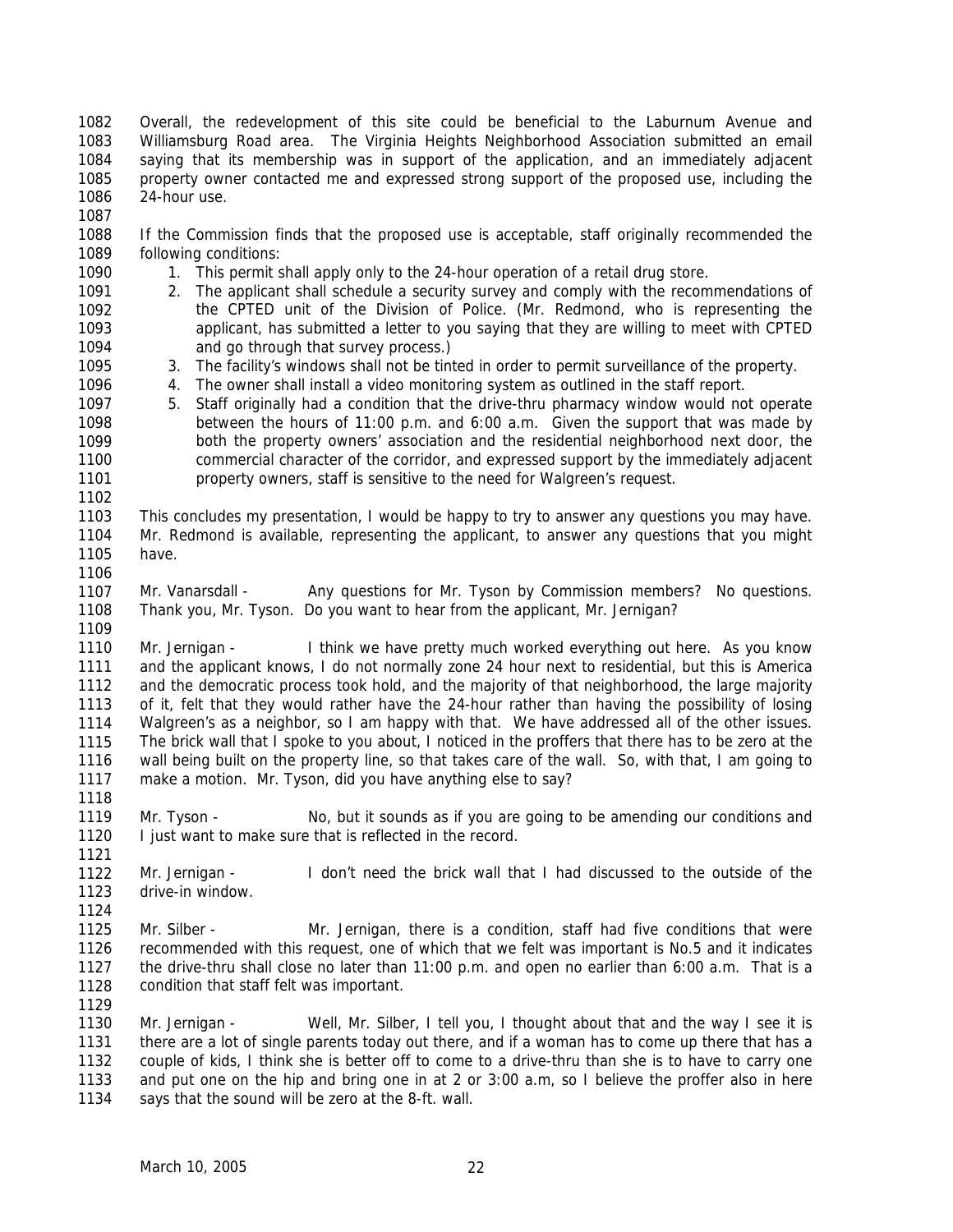1142

1144

1146

1150

1154

1158

1161

1164

1168

1177

1179

1181

- 1136 1137 1138 Mr. Tyson - Yes, sir, Mr. Jernigan. There was a proffer that runs with the rezoning case, not with this provisional use permit, that said that the speaker system would not be audible at the property line.
- 1139 1140 1141 Mr. Jernigan - I am all right with that. So, I am going to leave the drive-thru open 24hours.
- 1143 Mr. Vanarsdall - All right. Motion.
- 1145 Mr. Jernigan - Do we need to change anything else?

1147 1148 1149 Mr. Silber - Mr. Tyson, there were four conditions recommended in our staff report. What was handed out to the Commission tonight were three conditions. I believe these were three conditions that were suggested by the applicant.

- 1151 1152 1153 Mr. Tyson - By the applicant. In concert with the letter that we received at the start of the Commission meeting saying that they agreed to meet with CPTED, they have essentially met our four suggested conditions.
- 1155 1156 1157 Mr. Silber - **OK, so that speaks to my point. So, if Mr. Jernigan wanted to approve** this without the staff recommendation No. 5, would his motion simply say recommends approval with the three conditions that were handed out by the applicant?
- 1159 1160 Mr. Tyson - I would suggest that he go with the four conditions we've got in our staff report, omitting the fifth condition. They are essentially the same.
- 1162 1163 Mr. Jernigan - I would omit No. 5. Just omit No. 5 and we will have conditions 1 through 4.

1165 1166 1167 Mr. Kaechele - Mr. Secretary, just a little explanation of Condition No. 3 in the last sentence there on the surrounding area. That may be taken to result in a provisional use permit. Is that step 5. Does the Planning Office…

1169 1170 1171 1172 1173 1174 1175 1176 Mr. Silber - Mr. Kaechele, that is the condition that was being offered by the applicant and it is no longer being considered at this point. What is being considered is in the staff report, the green report, page 3, conditions 1 through 4, but maybe to answer your question, if I were having to answer that question, I believe that a provisional use permit is revocable. It is revocable based on cause, so this, I believe, would be initiated by the County, if for some reason we felt that there were some crime and safety issues here taking place, some adverse affect, then we could through a show cause hearing bring this to a hearing and consider revocation of this use permit.

- 1178 Mr. Kaechele - Would that be done administratively or would that have to come back?
- 1180 Mr. Silber - It would have to come back through.

1182 1183 1184 1185 Mr. Tyson - Mr. Kaechele, that language was actually adopted with other provisional use permits for 24-hour use and extended hours in the County. Mr. Redmond wanted to include that as a condition, showing that they understand that there is a possibility it could be revoked.

1186 1187 Mr. Jernigan - With that I will move for approval of Provisional Use Permit P-1-05, Mid-Atlantic Commercial Properties, LLC.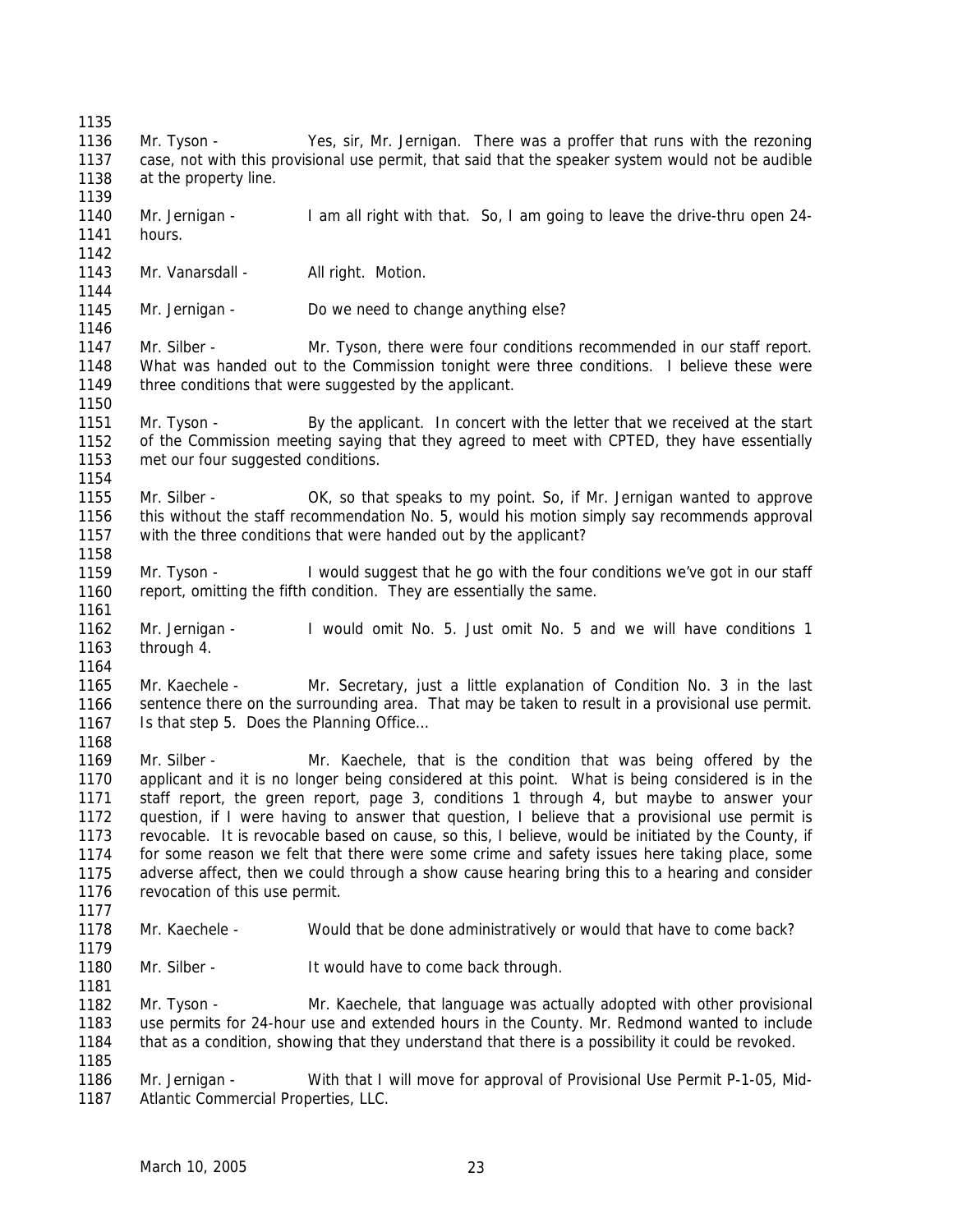1189

1193

1195

1201

1204

Mr. Archer - Second.

1190 1191 1192 Mr. Silber - That motion was without staff recommendation of Condition No.5. Correct?

- 1194 Mr. Jernigan - Yes. He took No. 5 out.
- 1196 1197 1198 Mr. Silber - Staff was recommending all five. Your motion needs to say you are recommending to the Board of Supervisors without No. 5.
- 1199 1200 Mr. Jernigan - I want to send it up without No. 5. I want to have the window open all night as the rest of the store.
- 1202 1203 Mr. Vanarsdall - Motion made by Mr. Jernigan and seconded by Mr. Archer. All in favor say aye. All opposed say no. The motion passes.
- 1205 **REASON:** Acting on a motion by Mr. Jernigan, seconded by Mr. Archer, the Planning Commission voted 5-0 (one abstention) to recommend that the Board of Supervisors **grant** the request because when properly developed and regulated by the recommended special conditions, it would not be detrimental to the public health, safety, welfare, and values in the area. 1206 1207 1208 1209
- 1210 1211 1212 1213 1214 1215 **C-10C-05 CGS Properties, LLC:** Request to conditionally rezone from R-3 One Family Residence District to RTHC Residential Townhouse District (Conditional), Parcel 767-751- 2632, containing 15.17 acres, located on the south line of Wistar Road at its intersection with Shrader Road. The applicant proposes residential townhouses for sale with the number of dwelling units not to exceed one hundred twenty-five (125). The RTH Districts allows a maximum of nine (9) units per acre. The Land Use Plan recommends Office.
- 1216
- 1217 1218 Mr. Vanarsdall - Is anyone in the audience in opposition to this case in the Brookland District, C-10C-05? No opposition. Mr. Tyson.
- 1219

1220 1221 1222 1223 1224 1225 Mr. Tyson - Thank you again, Mr. Chairman, Mr. Kaechle, members of the Commission, Mr. Secretary. This is a request to rezone approximately 15.17 acres to permit construction of 69 townhouses. The applicant has proffered this conceptual layout of the development. The property to the north of the property is occupied by the Verizon office complex. Large-lot residential uses are to the east. Commercial and office uses are to the south and west of the property.

1226

1227 1228 1229 1230 The Land Use Plan recommends Office use for this parcel. The proposed project is not consistent with the use recommended in the 2010 Land Use Plan; however, the proposed use may be an appropriate transition from the large lot residential uses to the east and the commercial activities that surround the property on the other sides.

1231

1235

1237

- 1232 1233 1234 The applicant has submitted a revised proffer statement dated February 9, 2005 that addressed staff's initial concerns with the application. The time limits will have to be waived for consideration of these proffers.
- 1236 The applicant is proffering:

1238 1239 1240 All dwellings shall be single–family attached townhouse units constructed in an architectural style generally consistent with this elevation. All units will be a minimum of 2000 square feet in size, with a minimum width of 32'. Two car garages have been proffered through Exhibit C, included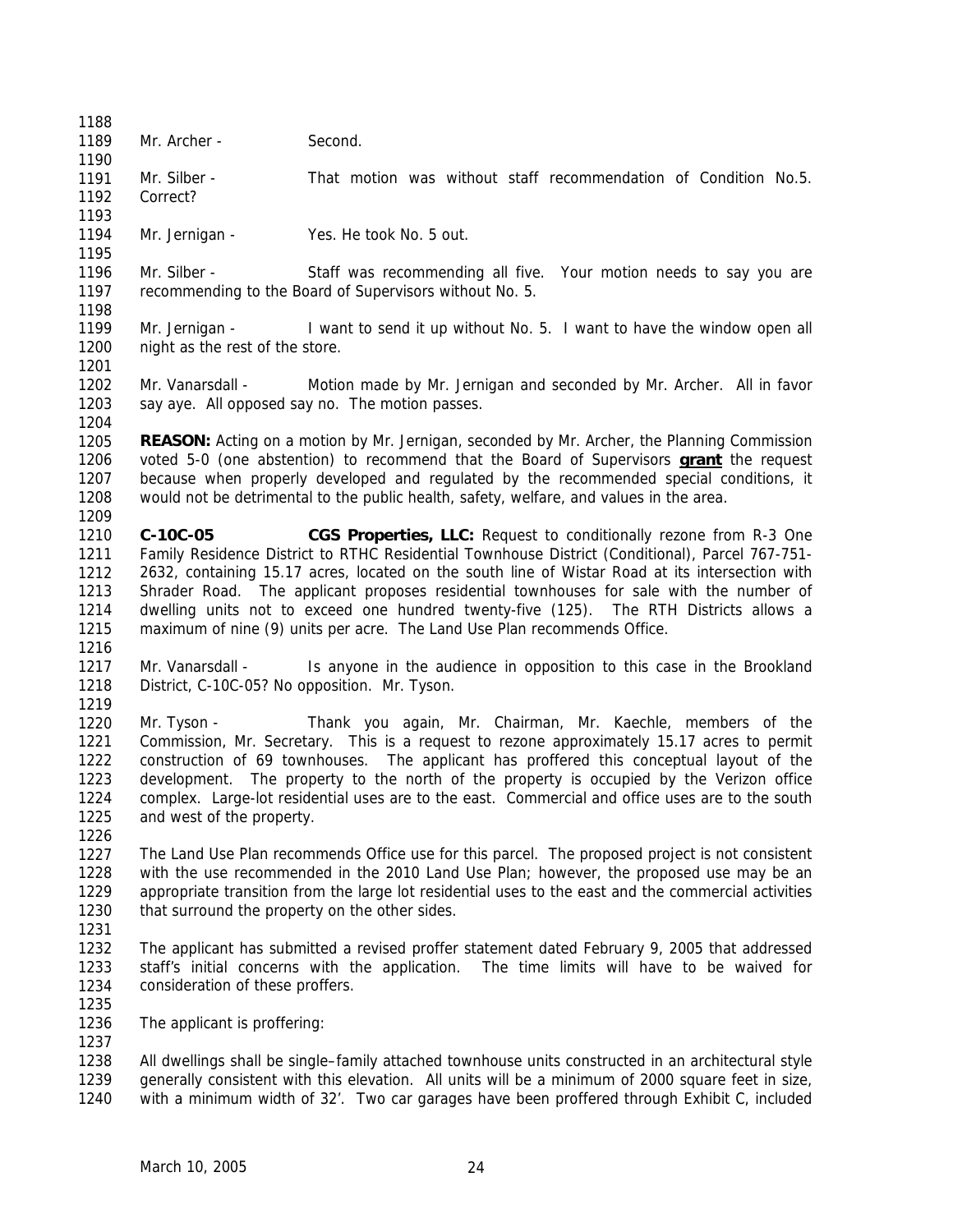1241 1242 1243 in your proffer packages. A minimum of 50% of the total façade space for all of the buildings in the development (in the aggregate) will be brick, and any single building is proffered to have a front façade of at least 40% brick.

1244

1245 1246 1247 1248 1249 1250 A 6' wall of Brickcrete or equivalent material will be constructed along the eastern and southwestern property lines, and a 10 foot landscaped buffer will be provided adjacent to that wall. A 25' buffer, planted to the Transitional Buffer 35 standard, will be constructed along Wistar Road and will include a decorative metal fence of wrought-iron appearance with brick columns 50' on center. The applicant has further proffered that no wooden stockade–style fences will be permitted on the property.

1251

1252 1253 1254 1255 The Major Thoroughfare Plan shows Shrader Road extended crossing a portion of this property, and it is anticipated that a request will be made to have that portion of Shrader Road between Wistar Road and Bunche Street removed from the Plan. This would provide additional land area for the project.

1256

1258

1257 Additionally, a landscaped entrance feature will be provided.

1259 1260 1261 1262 1263 1264 1265 The Hutchinson family cemetery is located on the property, and has been located there since at least 1904. The cemetery is fenced and padlocked, but very overgrown and in poor condition. A deeded right-of-way is provided for access to this cemetery. In response to staff's concern that there may be additional graves on the property, the applicant has proffered that a registered professional archeologist will survey the site to determine if additional graves are present. If any graves are found, the applicant has proffered to either remove and re-inter the remains or otherwise protect them as required by law.

1266

1267 1268 1269 1270 1271 1272 1273 The applicant has also proffered underground utilities, screened mechanical equipment, 4' sidewalks adjacent to all parking areas linking the units, sodded and irrigated yards, and uniform mailboxes for each unit. A minimum STC rating of 54 between units has also been proffered, and a wall section is supplied in your proffer package. Additionally, trash pickup and street cleaning are prohibited between the hours of 9 pm and 7 am, and are prohibited entirely on Sundays.

1274 1275 1276 1277 There are BMPs that are shown on the conceptual plan, but the Department of Public Works has agreed to let the applicant pay into an urban stream program fund so those can be removed from the Concept plan. If Schrader Road is removed from the MTP additional property along this line would become available for development.

- 1279 1280 1281 It is anticipated that these can be addressed between this hearing and the Board of Supervisors hearing. Staff recommends that that the Planning Commission send this application on to the Board with the recommendation for approval.
- 1282

1284

1278

1283 This concludes my presentation, I would be happy to try to answer any questions you may have.

1285 1286 1287 1288 1289 1290 1291 1292 1293 Mr. Vanarsdall - Any questions for Mr. Tyson by Commission members? There are a couple of things I want to point out in here that, I guess this could be called a motion, but I am not making a motion. This is sort of like the case Chris had when it kept improving and improving and improving. I had, I believe, three meetings with the applicant, and Mr. Glover was involved in all of them, and they asked for things, and most of the time were not reluctant in offering, and we kept on until we made a better mouse trap, and that is what this is all about. I want to tell you about the garage. I don't think I ever saw this before. It started out as an 18 ft. 8-1/2 inch garage or 8 inch, wasn't it Stewart, and Mr. Glover said that causes you to have a garage with junk in it, because when he and his wife arrive home at the same time, he has to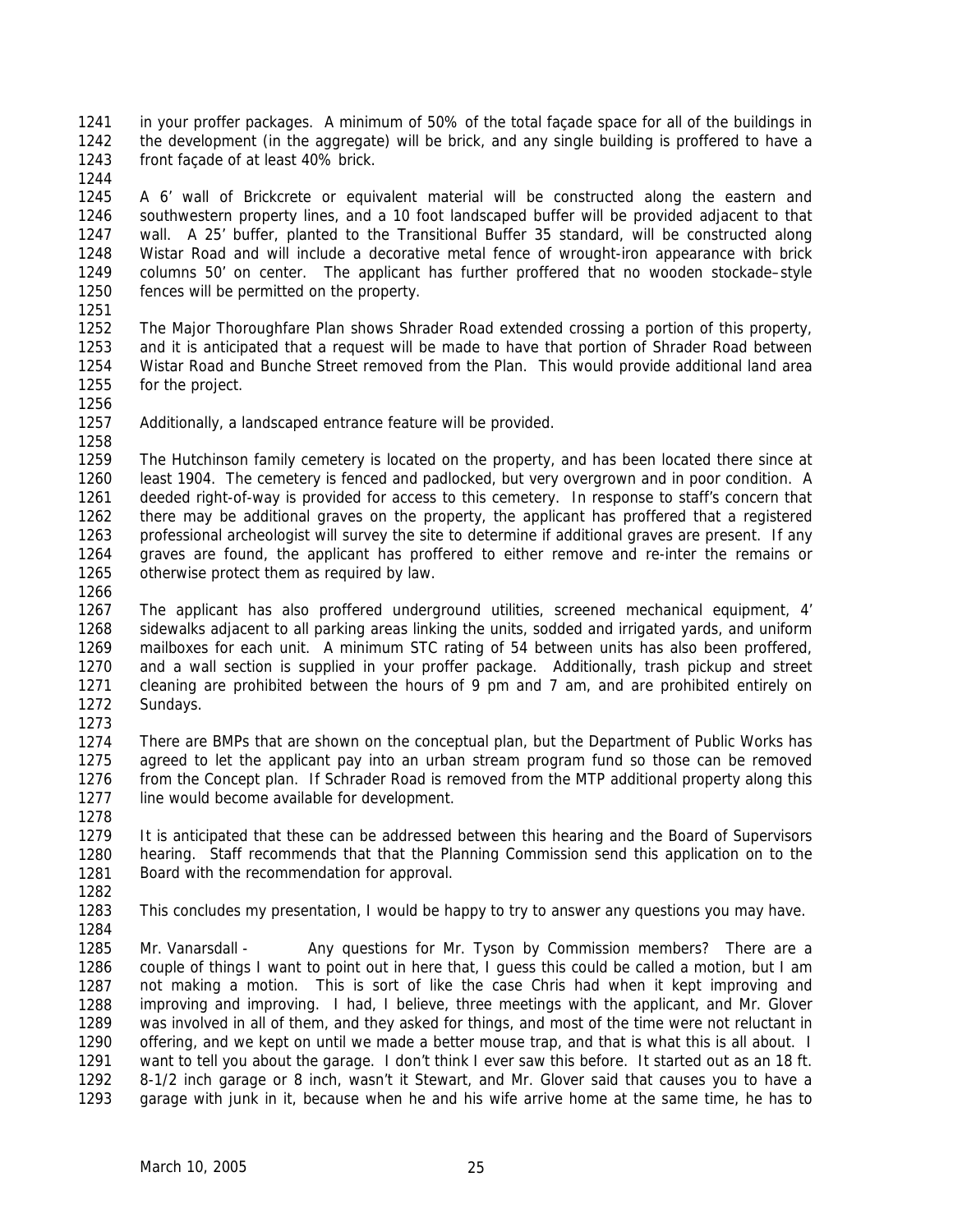1294 1295 1296 1297 1298 1299 wait until she gets in and he has a little dot on the back of the wall where if he doesn't go that way, he can't get out of the car, so I thought it was kind of ingenious the way the architect worked this out. If you notice, when you begin you come into the garage it is 18'18", but when you get to where you car is going to be it is 20', so you don't have any trouble opening doors and getting out. I don't think I have ever seen this before. The other thing was about the wall. They are going to put it on property line, right?

1301 1302 1303 Mr. Tyson - Mr. Vanarsdall, the Concept plan you have before you does not show it located on the property line. The applicant is here. He can probably address whether that will occur or not. It has been suggested that that be moved back to the property line.

1304 1305

1306

1310

1314

1317

1320

1322

1326

1331

1334

1300

Mr. Vanarsdall - And it was to their advantage to do that?

1307 1308 Mr. Tyson - Yes, sir.

1309 Mr. Vanarsdall - Brickcrete that we started out calling Jack Keith...

1311 1312 1313 Mr. Silber - Mr. Vanarsdall, I think at one point, there was a suggestion that there not be any wooden fences over 42 inches in height. I didn't see those in the proffers. I wasn't sure what happened to those.

1315 1316 Mr. Tyson - They proffered in Proffer No. 15, Mr. Silber, that parking of recreational vehicles, boats and campers and wooden stockade style fences shall be prohibited.

- 1318 1319 Mr. Silber - Your reading of that is that wooden stockade-style fences shall be prohibited.
- 1321 Mr. Tyson - It addresses the wooden fence issue.

1323 1324 1325 Mr. Vanarsdall - For the benefit of Bonnie Jones and Tom Branin, we don't like wooden fences in the Brookland District in any way, shape or form. The other districts, like yours, have their share of them.

1327 1328 1329 1330 Mr. Silber - Mr. Vanarsdall, I don't know, maybe I need to ask the applicant this. Maybe you were addressing this in your comment on the garages, but Proffer 3 says the garages shall be constructed in substantial conformance with Exhibit C noting that all dimensions have a 3 inch tolerance. Am I correct? Three inch tolerance, not three feet?

1332 1333 Mr. Vanarsdall - I wondered about that, too, but Stuart, do you want to come to the mike. Anybody have anymore questions for Mr. Tyson? Good evening, Stuart.

1335 1336 1337 1338 1339 1340 1341 1342 1343 1344 1345 Mr. Stuart Grattan - Good evening. A couple of questions I have come up to. The first question is about the wall. The right property line has a 10 foot easement to access the grave yard. We would like to place that wall on the interior edge of that easement, and then, we can, if necessary, put the wall around the graveyard and essentially separate it from the development. The alternative would be to set it on the property line. You'd have to leave access to Wistar Road and the enclosure we are trying to create with the walls and the fences and so on would have a breach in it, to allow access to the graveyard. That is why we've got it set on that line. I don't think we have a problem anywhere else setting it on the property line. But in that case it adds a complication and in talking with Mr. Tyson about it, my first reaction was that was something we'd address at POD, but it is a concern now. That is why we have it the way it is now.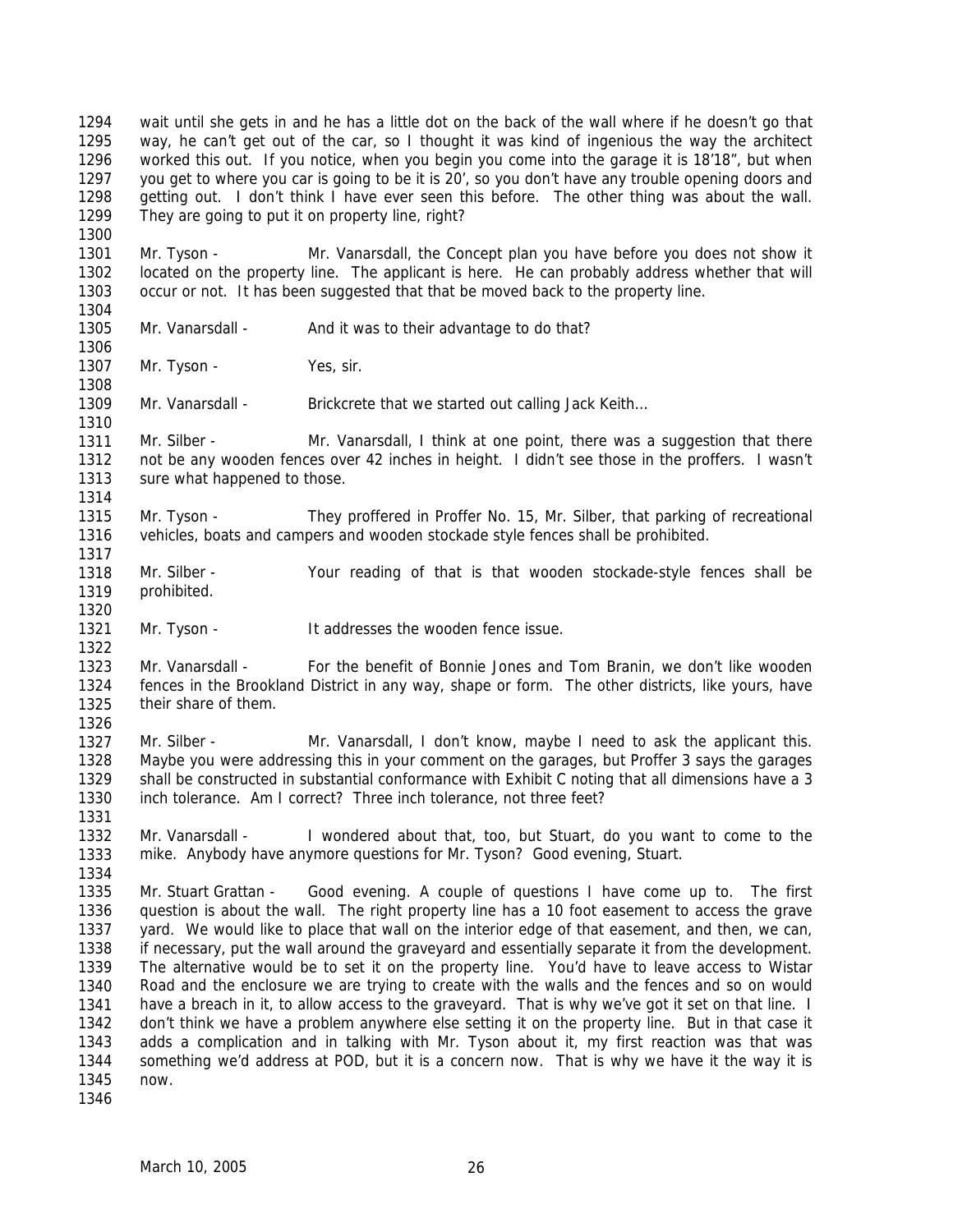1347 1348 1349 1350 1351 1352 1353 1354 1355 1356 1357 1358 1359 1360 1361 1362 1363 1364 1365 1366 1367 1368 1369 1370 1371 1372 1373 1374 1375 1376 1377 1378 1379 1380 1381 1382 1383 1384 1385 1386 1387 1388 1389 1390 1391 1392 1393 1394 1395 1396 1397 1398 Mr. Silber - Sir, let me try to understand what you are saying. Are you saying that the easement to this cemetery right now is a 10-foot easement that runs from Wistar back to the cemetery? Mr. Grattan - That is correct. Mr. Silber - And where is that easement located, along that eastern property line? Mr. Grattan - I guess it is going to be the eastern line but it is on the property line. Mr. Silber - OK, so you want to keep the fence 10 feet off of the property line to allow that continual access to the cemetery? Mr. Grattan - Yes, sir. Mr. Silber - So, you are not proposing then access to the cemetery through your driveway system? Mr. Grattan - I thought about doing that, too, but that is difficult. In order to provide access through the driveway system, to whom do you dedicate the easement? I don't even know who the heirs are. We would not be able to vacate that existing easement without getting signatures from every heir of everyone in the graveyard. It is a difficult task. Mr. Silber - You would propose then the access to the cemetery be from Wistar Road down a 10-foot easement along the eastern border and then in a sense a wall would come off of that property line and wrap around the cemetery in some fashion and somewhat isolated and separate from the townhouse project. Mr. Grattan - That is what I am thinking right now, just because I haven't come up with a better solution. If there is a better solution, I think we can work it out at POD or some other time, but right now, that is where I am headed. Mr. Silber - OK. Mr. Grattan - The question about the garage is, in fact, that it is a 3 inch tolerance. The wall designs and so on have not been nailed down exactly yet. This is actually a product that Ryan has never constructed before and we are giving you the best we can, but right now, we can't nail it down any better than 3 inches. Mr. Silber - Let me just ask this question. It is really up to Mr. Vanarsdall and the Planning Commission, but I guess my concern is if you bring in some floor plan with the garage being shown and it ends up being four inches off, and this says 3, we've got a problem. Do you feel it is even necessary, Mr. Vanarsdall, to add that last sentence, that indicates a 3 inch tolerance? Do you want to tie them down? Mr. Vanarsdall - I don't think we need that. Do you? Mr. Silber - To me it seems like it is overly restrictive, but I have not been in these meetings you have had with the applicant. Mr. Vanarsdall - I think it would be better if it wasn't in there.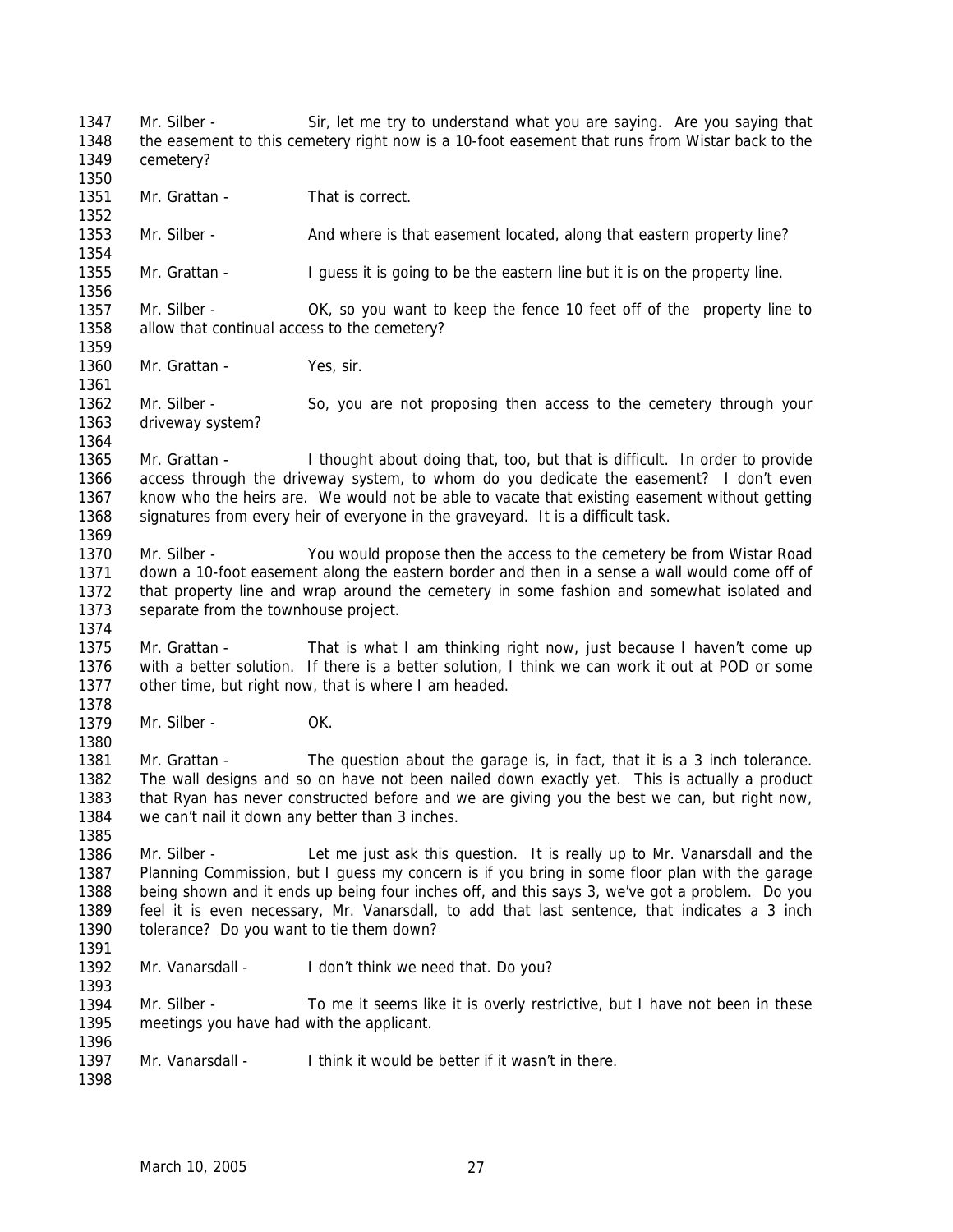1399 1400 1401 1402 1403 1404 1405 1406 1407 1408 1409 1410 1411 1412 1413 1414 1415 1416 1417 1418 1419 1420 1421 1422 1423 1424 1425 1426 1427 1428 1429 1430 1431 1432 1433 1434 1435 1436 1437 1438 1439 1440 1441 1442 1443 1444 1445 1446 1447 1448 1449 1450 1451 Mr. Silber - I am just afraid there may be something that comes up 3-1/2 inches or 4 inches later on, and you are going to be stuck. Mr. Vanarsdall - Do you have any objection to eliminating the last sentence? Mr. Grattan - I've got somebody from Ryan here, but I think right now, Mr. Vanarsdall, I do. Without having the actual drawings of this building done. I am not talking elevations. I am talking actual drawings that are defining the wall thickness. We have got proffered conditions here for sound transmission co-efficiencies of 54 for the interior walls. One of these walls will be Mr. Vanarsdall - So what you are saying is you don't know how you can do it without the 3 inch wall? Mr. Silber - Can I make a suggestion, Mr. Grattan. Why don't we leave it at this time and work that out between now and the Board meeting? Mr. Grattan - That is fine with me. Mr. Jernigan - If you take off that last sentence, there isn't a 3-inch tolerance. That means it can fluctuate, whatever. You are locking yourself in to a 3-inch tolerance. Mr. Grattan - We are providing a proffer that shows the dimensions of that garage and it is showing 20-foot dimensions. We are asking for a 3-inch tolerance in there so we can make the walls work. That should not affect the workability of that garage. Three inches isn't going to make a difference of whether you get out of a car or not. Mr. Vanarsdall - All right. We will leave it in there. Mr. Grattan - OK. Thank you. Mr. Vanarsdall - Thank you for working with us. Mr. Grattan - Thank you. I think it will be a good product. Mr. Kaechele - One other question. The subdivision layout and conceptual plan is proffered in the case? And also a 30-foot wide road is proffered? Mr. Grattan - We are proffering a 30-foot wide road at the entrance and the intense area, that would be from curb to curb without a boulevard style, but it would provide two out lanes, one left, one right. Mr. Kaechele - What about parking? Is there room for parking on one side? Mr. Grattan - The interior drive aisles are 34 feet, which are allowed for two 12-foot lanes in each direction, and a parallel parking space on one side of the road. Mr. Kaechele - The whole length of the road? Mr. Grattan - I am thinking we might come in where we are crossing the wetlands in order to minimize the impacts there, and so on, but I think the parking ratio is going 2-1/4 spaces per unit, and the way we've got this laid out right now is we've got 2 parking spaces, not the garage, we are not allowed to count that. But behind the sidewalk to the garage door, we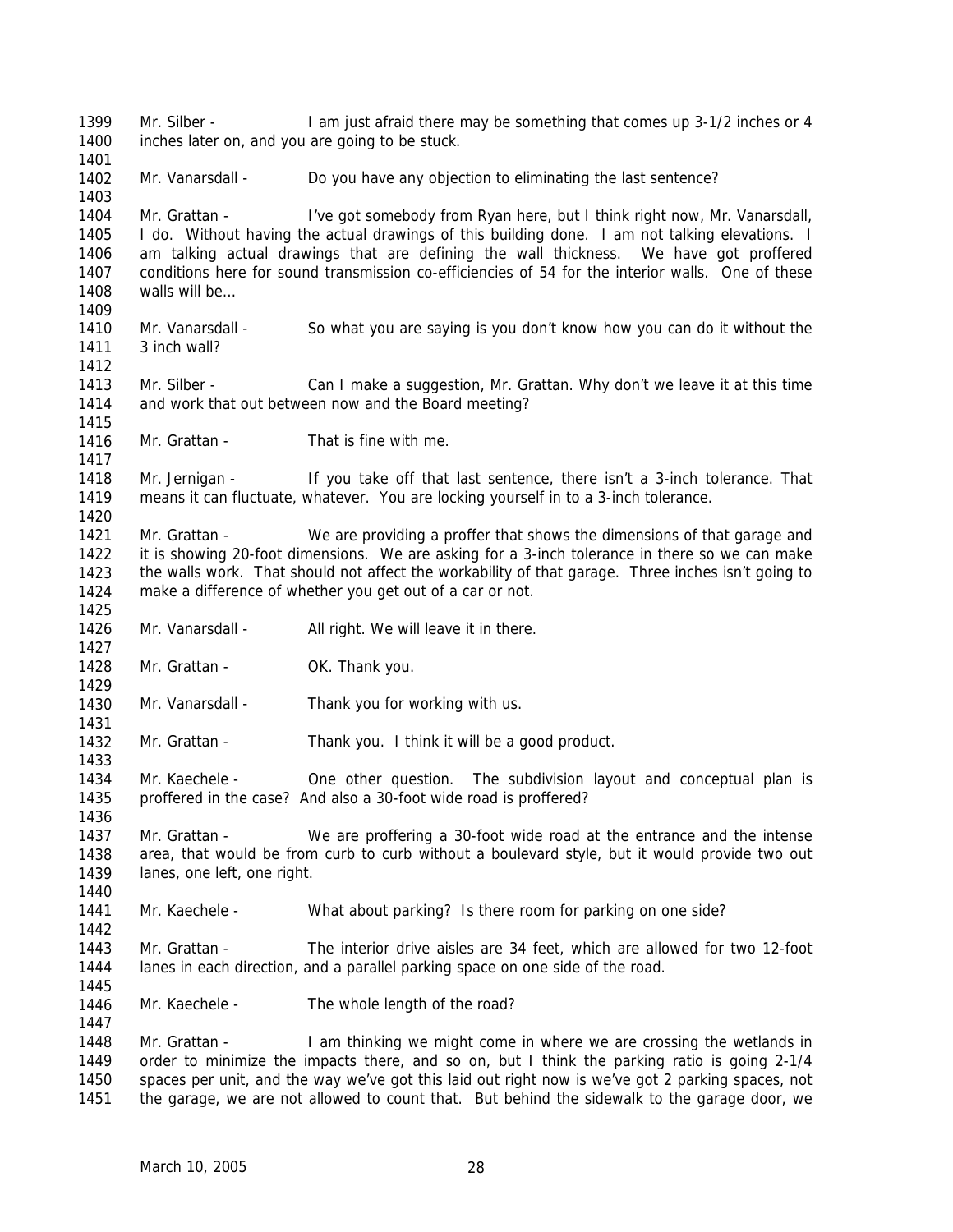1452 1453 1454 1455 1456 1457 have got 18 feet and 18 x 18 square is essentially 2 parking spaces, and we are counting those in our parking calculations and the quarter space per unit is coming up in parallel parking through the interior drive. Mr. Kaechele - So, how many cars can you get in there parallel parking?

1458 1459 Mr. Grattan - In the parallel, well we've got close to 70 units here.

1460 1461 Mr. Kaechele - I mean per unit.

Mr. Grattan - Oh, a quarter.

1463

1464 1465 Mr. Kaechele - One-quarter?

1466 1467 Mr. Grattan - **One-quarter per unit in the parallel parking.** 

1468 Mr. Kaechele - How many additional off-street parking?

1470 1471 1472 1473 Mr. Grattan - Mr. Kaechele, I don't know the exact linear footage of the road. We may lose some, you can't park along the entire frontage because you've got driveways, but we in the office have laid out a variable frontage with parallel parking and we can meet the  $\frac{1}{4}$  space per unit requirement with that parallel parking.

1475 Mr. Kaechele - Thank you.

1477 Mr. Grattan - Thank you.

1479 Mr. Vanarsdall - I recommend waiving the time limits on Case C-10C-05.

1480 1481 Mr. Jernigan - Second.

1483 1484 Mr. Vanarsdall - Motion made by Mr. Vanarsdall and seconded by Mr. Jernigan. All in favor say aye. All opposed say no. The motion is passed. The time limits are waived.

1486 1487 The Planning Commission voted to waive the time limits on Case C-10C-05, G. Stuart Grattan for CGS Properties, LLC.

1489 1490 1491 Mr. Vanarsdall - Any more questions by Commission members? Thank you, sir. Lee, I want to thank you for working with them on this. I move that C-2C-05, CGS Properties, LLC, be recommended to the Board of Supervisors for approval.

1493 Mr. Archer - Second.

1495 1496 Mr. Vanarsdall - Motion made by Mr. Vanarsdall and seconded by Mr. Archer. All in favor say aye. All opposed say no. The ayes have it. The motion is passed.

1497

1462

1469

1474

1476

1478

1482

1485

1488

1492

1494

1498 **REASON:** Acting on a motion by Mr. Vanarsdall, seconded by Mr. Archer, the Planning Commission voted 5-0 (one abstention) to recommend that the Board of Supervisors **grant** the request because it is reasonable, it would not be expected to adversely affect the pattern of zoning and land use in the area, and the proffered conditions will provide appropriate quality assurances not otherwise available. 1499 1500 1501 1502

1503

1504 Approval of Minutes: Work Session Minutes